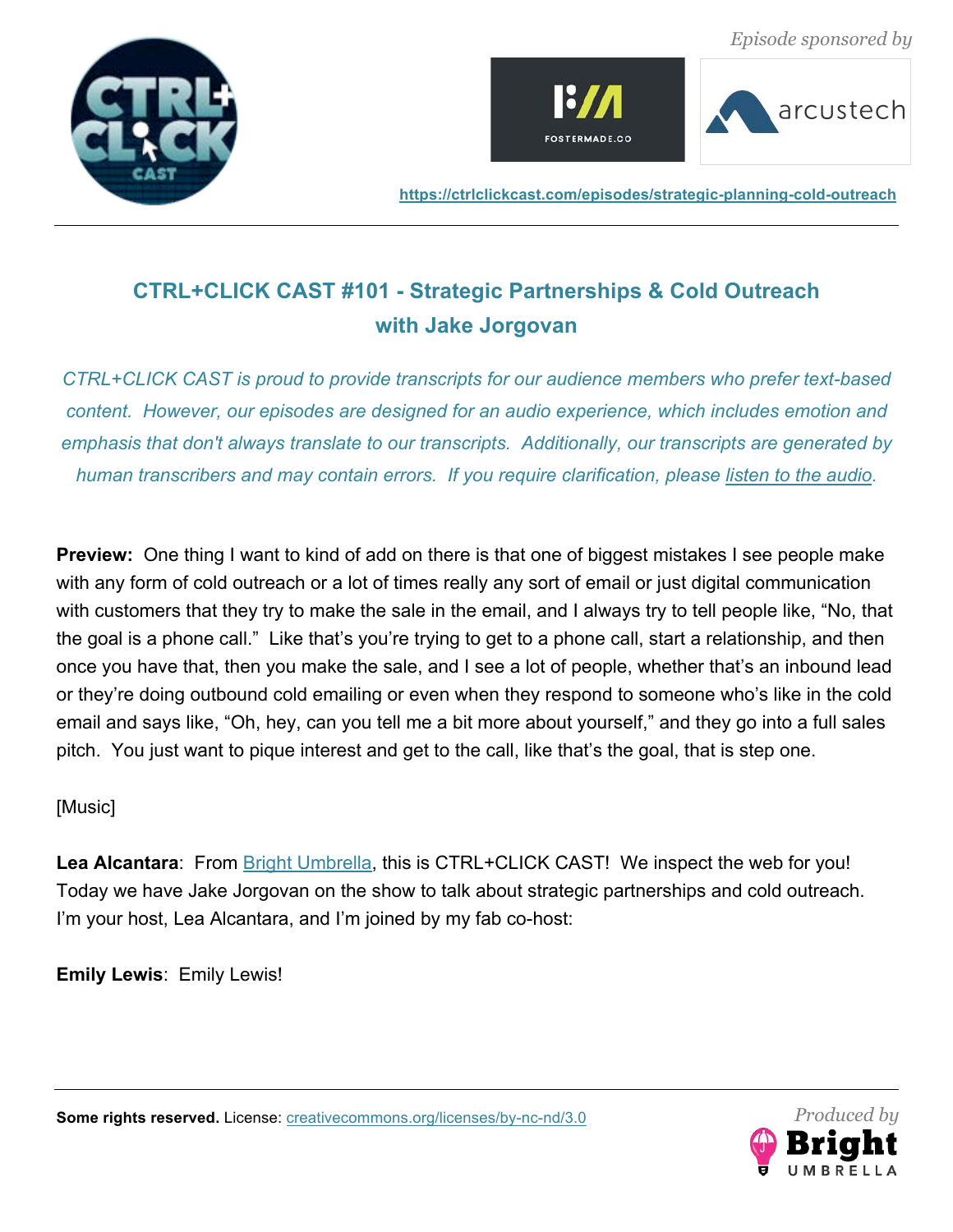







Lea Alcantara: Today's episode is sponsored by **Foster Made**, a versatile web development agency specializing in custom application development, content management systems and user experience design. Through partnerships with designers, agencies and organizations, Foster Made is committed to building better digital experiences. Visit fostermade.co to learn more.

This episode is also sponsored by **Arcustech**, who hosts this very show! Have their expert technical team manage your servers so you can focus on working on your client sites. They also happen to be an official Craft CMS hosting partner with various plans optimized for that, and they just expanded their servers to the EU. Sound good? Take 15% off the first three months of your single or multiserver monthly plan with the discount code CTRLCLICK101. We will spell it out in the show notes. It's valid until the next episode airs so sign up today.

# [Music ends]

**Emily Lewis**: So we talked about the basics of marketing your freelance business or creative agency on this podcast and today we're taking the topic into intermediate territory. We'll be exploring a few marketing tactics Lea and I have actually tried with Bright Umbrella with varying degrees of success, primarily strategic partnerships and cold outreach, and to guide us on this journey is our friend, Jake Jorgovan. Jake helps agencies and consultants win their dream clients. He runs an outbound marketing company, LinkedIn lead generation company, and blogs regularly at jake-jorgovan.com.

Welcome to the show, Jake!

**Jake Jorgovan**: Thanks for having me on here.

**Lea Alcantara**: Absolutely. Can you tell our listeners a bit more about yourself?

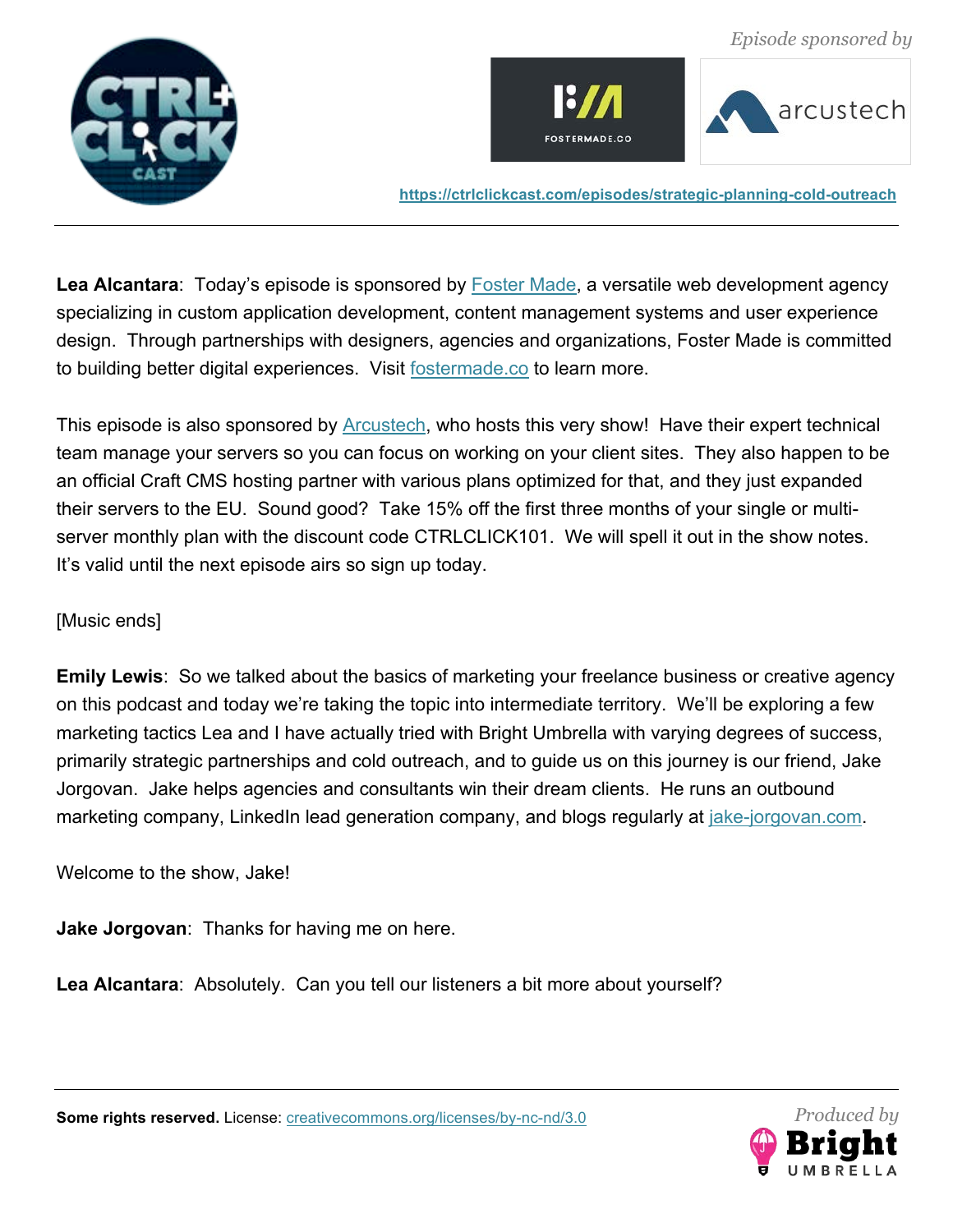





**Jake Jorgovan**: Yes. So my whole background was that I actually used to run an agency. We were a video production agency and we did animation and design and graphics for stage productions at live events, and when I had this agency, I had a business partner. We were 50/50 partners in the business, and he was incredibly talented at the technical side of things, really good at all the creative and just actually delivering on all the projects, and my whole strength was in the sales and marketing side of things.

# **Emily Lewis**: [Agrees]

**Jake Jorgovan**: So I did a bunch of work in terms of getting us new clients and I got us clients like Telemundo and Hyundai and Fidelity Investments and Wal-Mart and all these really big customers, and so basically after leaving that agency and eventually splitting up that partnership, we basically started going out and for the past several years I've been consulting and helping other agencies and consultants get more clients. So that's kind of have been the whole focus of my career for the past few years and even recently I launched a new LinkedIn prospecting company, which is more of the done-for-you product type service called Lead Cookie, and that's been another business I've spun up on the side as well, that's kind of operates without me and everything as well, but that's another business that I'm running as well.

**Emily Lewis**: Cool. So a little background for our listeners, actually Lea and I met Jake this past spring, late spring, at the HOW Design Live Conference. For our regular listeners, you may remember we had Ilise Benun on the show at the end of last year to talk about marketing, and she had a full-day workshop at HOW Design Live, all about helping creatives better market themselves, get better clients, and Jake, you did a presentation sort of talking about some of the things that you helped other agencies do to win these types of clients, and it was so practical.

**Lea Alcantara**: [Agrees]

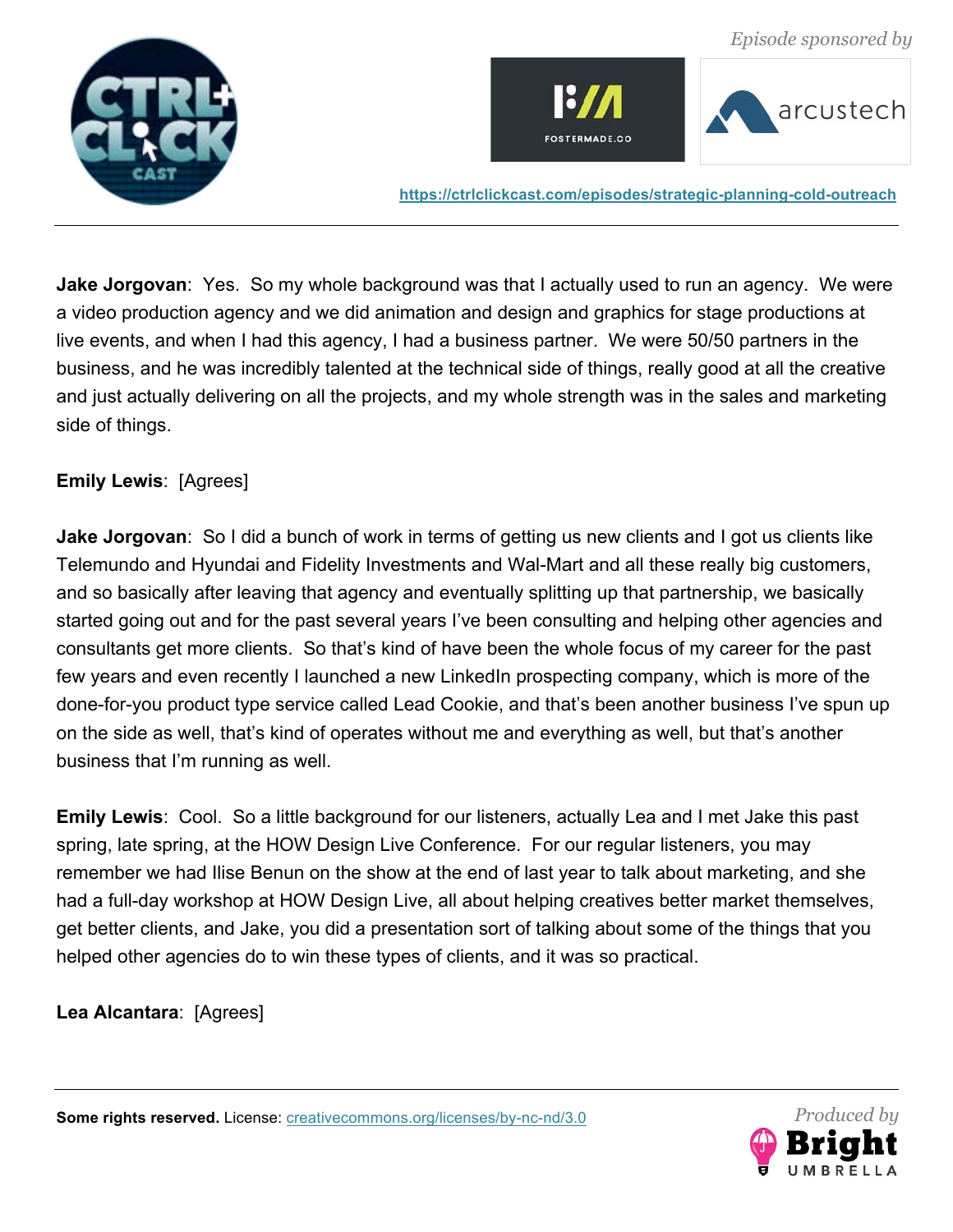





**Emily Lewis**: Just like Ilise's advice was on our show last year that we just absolutely had to have you on and sort of talk about some of these – I guess I'm calling what we talked about with Ilise, our Marketing 101 episode, and this is like our marketing 201 episode. [Laughs]

## **Lea Alcantara**: [Laughs]

**Emily Lewis**: Because I feel like some of the things we're going to talk about today are things that Lea and I started incorporating after we did some of the things Ilise had suggested to us as more basic stuff.

#### **Lea Alcantara**: Right.

**Emily Lewis**: So just a little background for our listeners that we've seen firsthand how practical and useful Jake's advice is, so thanks for joining us today. Let's start with talking about strategic partnerships. Can you explain what that is in the context of creative freelancer or agency?

**Jake Jorgovan**: Yes, so strategic partnership is probably one of the most common ways that I see most agencies or consulting companies or even freelancers grow, and a lot of people don't necessarily think of this at first. It could just be a lot of times this is how people get started. They have maybe one or two people who just happen to refer a lot of work to them or maybe they are working with a larger agency who gives them a lot of business or like there are a lot of different forms that strategic partnerships can take, but it's one of the most common ways that I'll typically see people getting a study flow of work and it's a great thing because if you set up one or two or three really good partnerships for your business, it can lead to a lot of ongoing work, a lot of repeat business.

A lot of times these happen organically, but I'll just give some kind of I guess examples of what those partnerships can look like. So one client I worked with, which probably I'll dive deeper into his story a

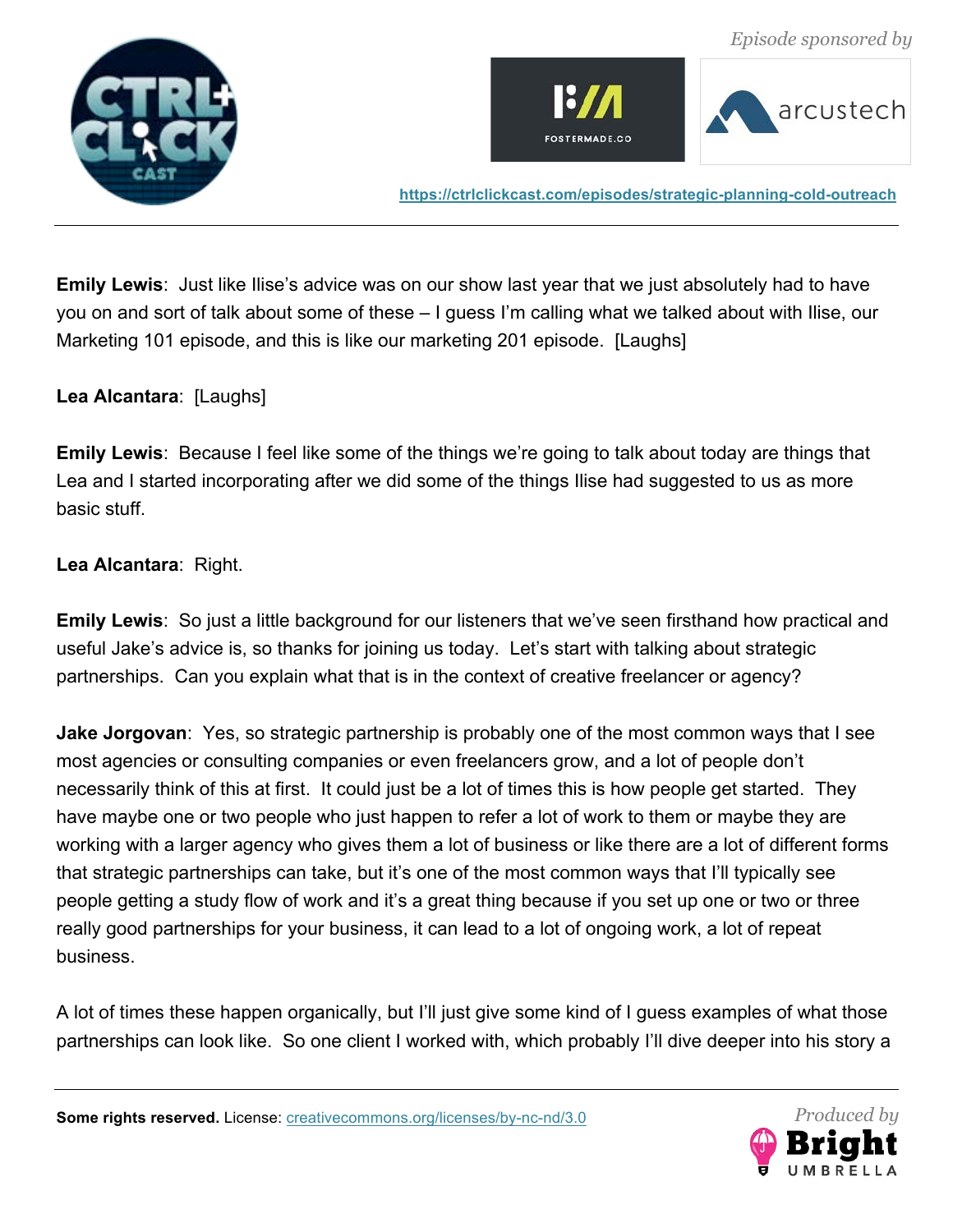





bit later, but it's Nate Freedman of Sherpa53, and he does Pardot consulting, and so Pardot is kind of the Marketo or the Hubspot that is built by Salesforce.

**Emily Lewis**: [Agrees]

**Lea Alcantara**: [Agrees]

**Jake Jorgovan**: And so him, he partnered up with some actual Salesforce implementation consultants and he basically becomes like the back-end. They do the Salesforce implementation and then they refer him Pardot work. So like that's an example of a great strategic partnership where those people are consistently able to send him business. For my own business, I do a lot of work helping a lot of agencies and consultants figure out how to generate more leads, how to win new clients, but for that to really work, I need people that are actually positioned well. So for example, Philip Morgan is someone in the space who talks a lot about positioning and Philip has sent me tons of business and clients because after someone goes through his program, they get their positioning dialed in, it becomes a natural evolution of, "Okay, positioning we dialed in. Now we need to ramp leads, let's talk to Jake." So like that's another example of a good partnership there.

**Lea Alcantara**: [Agrees]

**Emily Lewis**: [Agrees]

**Jake Jorgovan**: Another that I spoke at it at HOW was there's a guy Vinnie who basically went to a really large agency so he's a small UX agency. I think they were maybe three or four people when he started up this partnership, but he basically had this guy who just had hunted him down at a conference. He met the guy who runs this agency that has hundreds of millions of dollars in revenue and he basically got them to give him all of the work that was under \$50,000.

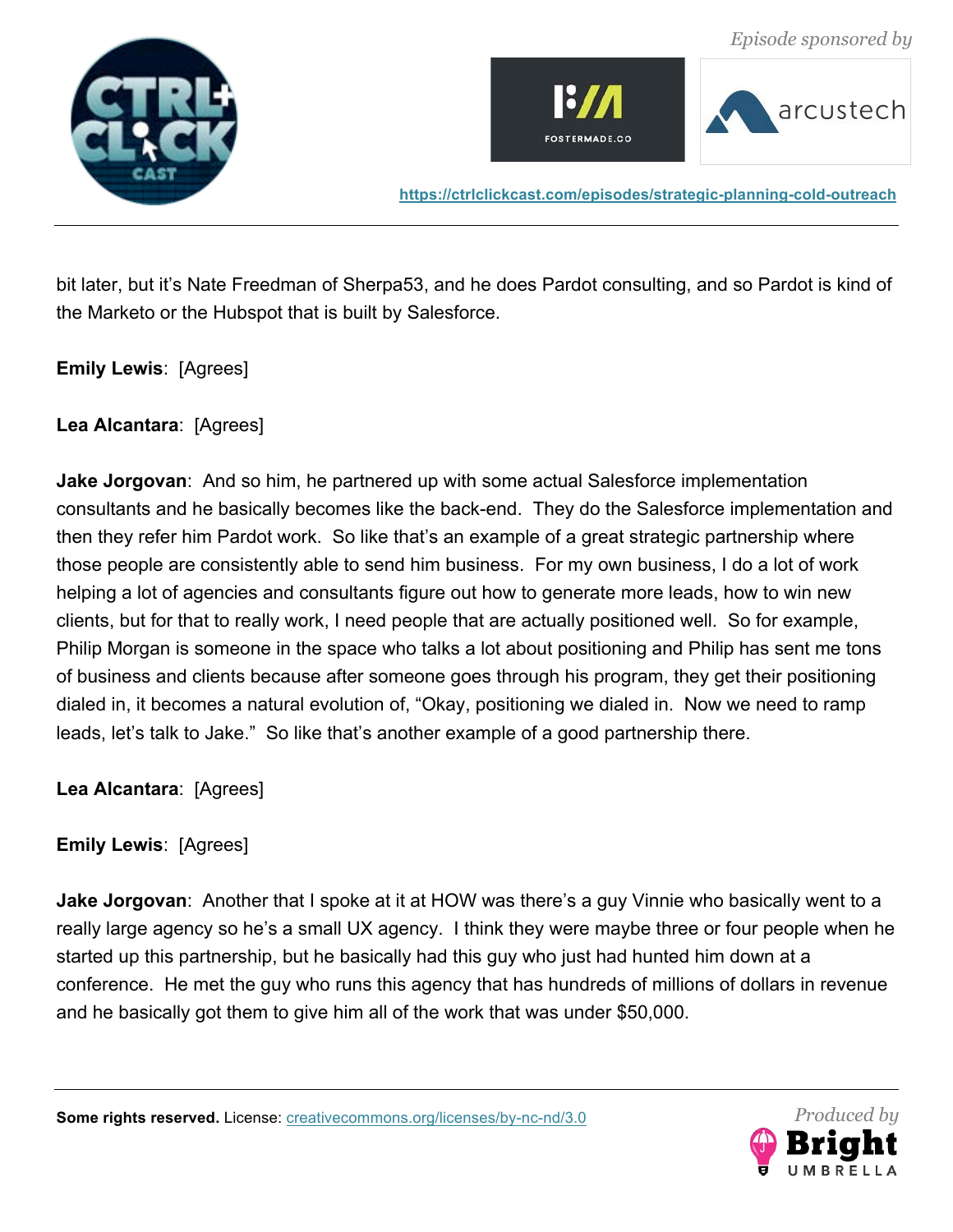







**Lea Alcantara**: [Agrees]

**Emily Lewis**: [Agrees]

**Jake Jorgovan**: And he gives him a referral commission back for that, but for his 3-person agency getting all these 50,000- or 30,000- or 20,000-dollar projects on a regular basis, which is huge for him and he's getting these massive big named clients, working with major banks, all these kinds of stuff, and so those are just some examples of what strategic partnerships can look in everything.

**Emily Lewis**: Yeah, I think Lea and I can personally speak to all of those scenarios. I mean, even just thinking back to what you were describing earlier on when I started out, and I certainly didn't do it this way, but there were a number of people in the industry who sent me work.

**Lea Alcantara**: Yes, yeah.

**Emily Lewis**: And on occasion we would email them and say, "Hey, I'm open. Do you have anything?" [Laughs] But I never viewed it as a partnership. That has now evolved for Bright Umbrella and Lea is really kind of leading this effort in our company where we are very intentionally looking at it as a partnership instead of just kind of being a bit passive in the sense of, "Oh yeah, I'll take some leads when they come my way and I'll occasionally let you know that I'm interested." We're much more intentional in terms of what we're asking for from those partnerships and also what we're offering them in return.

**Lea Alcantara**: I definitely think that a lot of the things that we might be talking about in this show, you might have tried already or have thought about, but I think part of the difference between like a business mindset versus a freelancer mindset is the strategy behind it and the intention behind it. So like Emily mentioned, yeah, we have reached out to our peers before, or with other agencies and

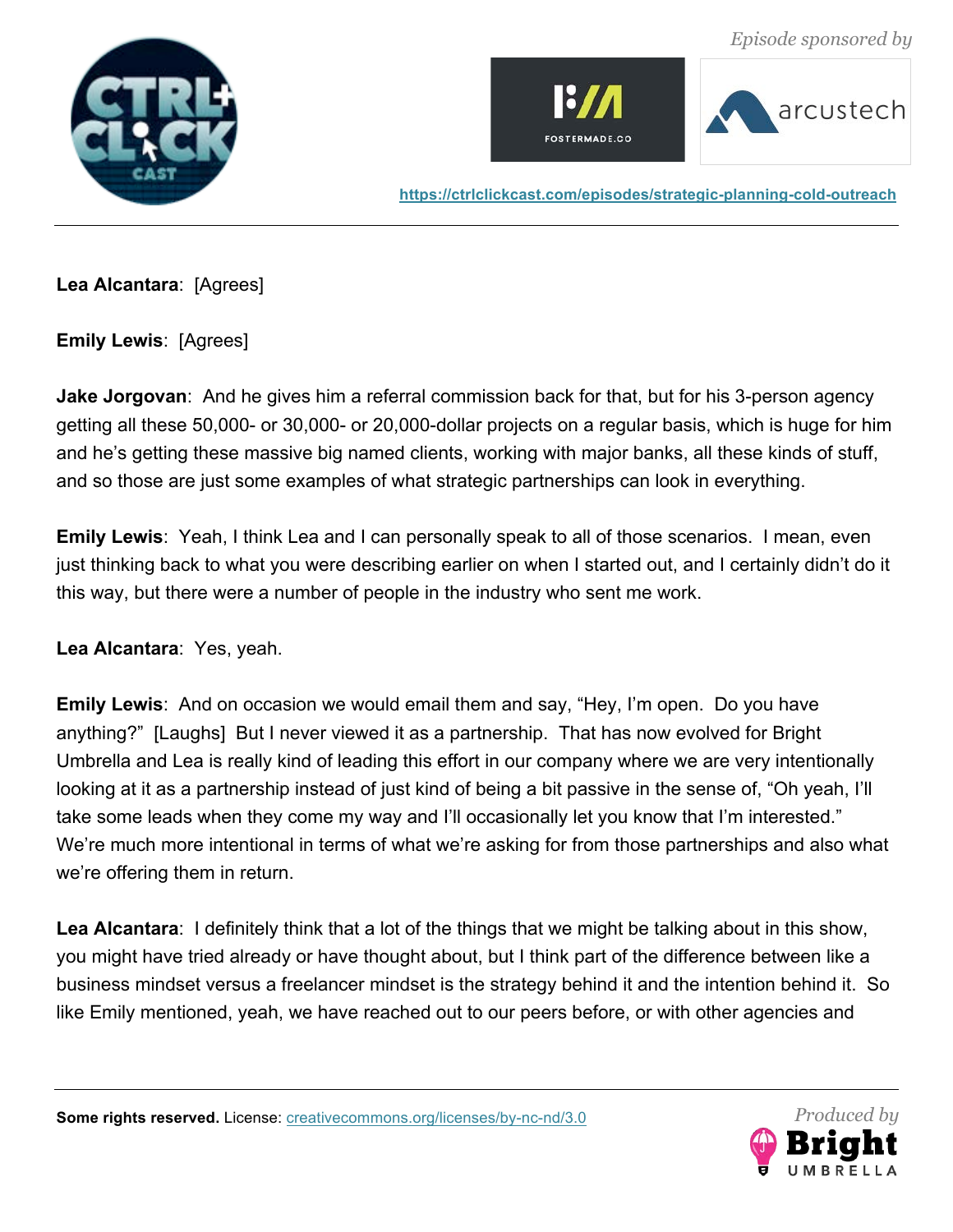





various other scenarios like Jake had already mentioned, but it was never strategic. It was more like I guess I should ask for it now. [Laughs]

#### *Timestamp: 00:09:57*

**Emily Lewis**: Yeah, things are slow. Maybe I should ask anybody if they have any ideas as opposed to kind of…

**Lea Alcantara**: Right.

**Emily Lewis**: I feel like we walked away from the HOW workshop where Jake kind of underscored these partnerships being like, "Okay, we're going to double down on this," that we're going to intentionally identify partners, agencies or creative people that we want to work with and really invest in trying to build that relationship with a hopeful goal that in the long run, we'll get some work out of it, but really approaching it from a "Let's get to know each other. Let's make sure you know what we do and we know what you do, and we know how to best work together kind of stuff," and being really intentional about it.

**Jake Jorgovan**: Yeah, and that intentionality definitely goes a long way. Some people will just kind of try this. Like I've seen a lot of people just try to set up partnership calls and they had this call and then they like think there's going to be work the next day.

**Lea Alcantara**: Yeah. [Laughs]

**Jake Jorgovan**: But the truth is like you have to invest time into these and so it's not just, you know.

**Lea Alcantara**: Yeah.

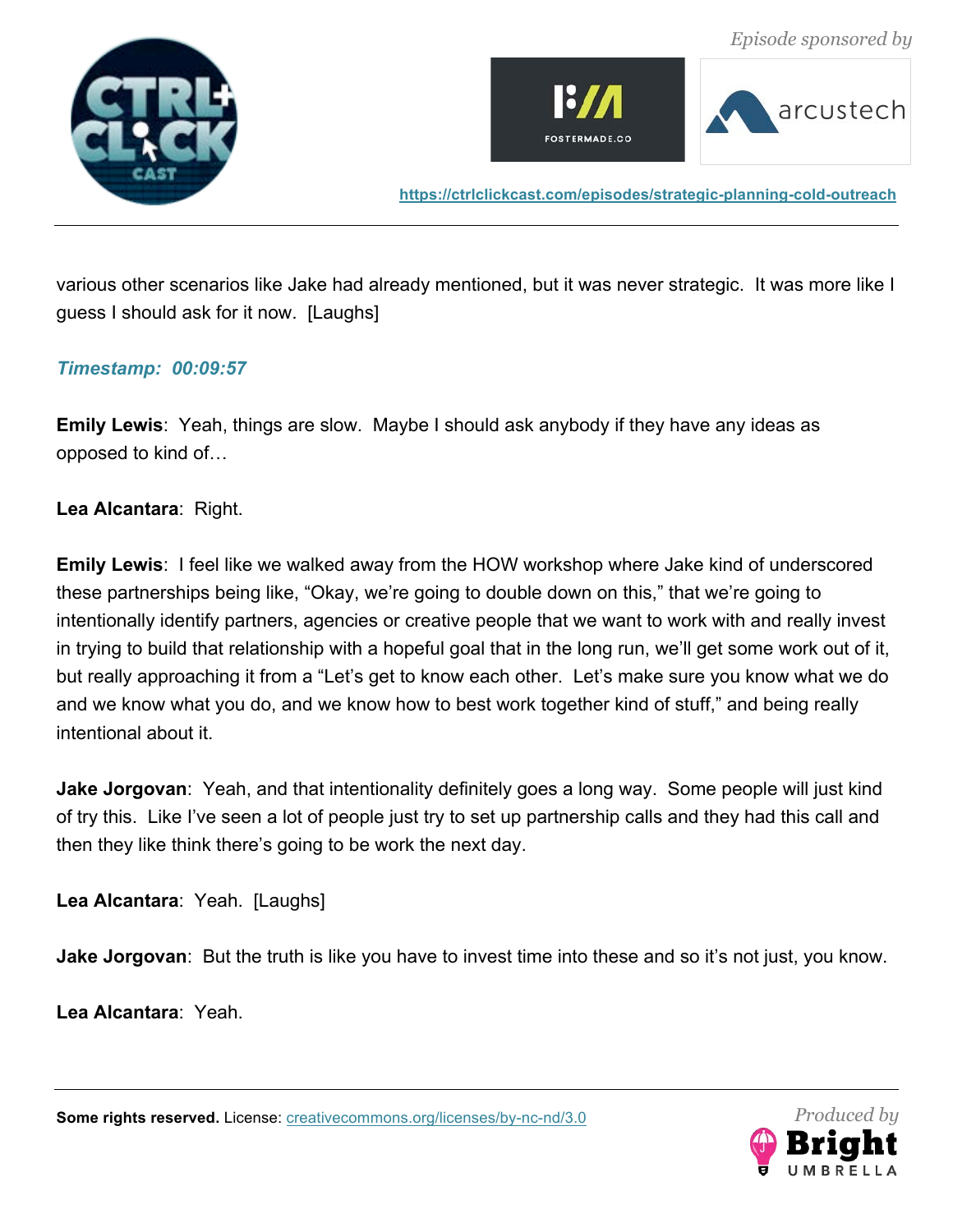





**Jake Jorgovan**: But first, being like strategic thinking about who are good partners, how do I actually go and engage with him, but you also have to build trust.

**Emily Lewis**: [Agrees]

**Jake Jorgovan**: Because you have to get them to actually like and trust you and everything, and that takes time, that often takes figuring out how do you create value, how can you reciprocate to them. So I mean, one of the biggest things is to just figure out how can you create value for other people.

**Emily Lewis**: [Agrees]

**Jake Jorgovan**: And so whenever I'm looking to create strategic partnership, I often invite them to be interviewed in my podcast and I might refer those people to be interviewed on someone else's podcast to give them exposure, can I refer a potential client to them or send an article or resource to them that's useful, and all those things, like all those little touch points over time help build trust and they keep you top of mind.

**Lea Alcantara**: Right.

**Emily Lewis**: [Agrees]

**Jake Jorgovan**: And so in addition to like intentionally looking through those, you've got to think about how are you actually going to nurture and build those relationships.

**Lea Alcantara**: Right.

**Emily Lewis**: Absolutely. I want to get into that a little bit more, but first I want to back track to something you said, how do you identify these potential partners? So before you get into the

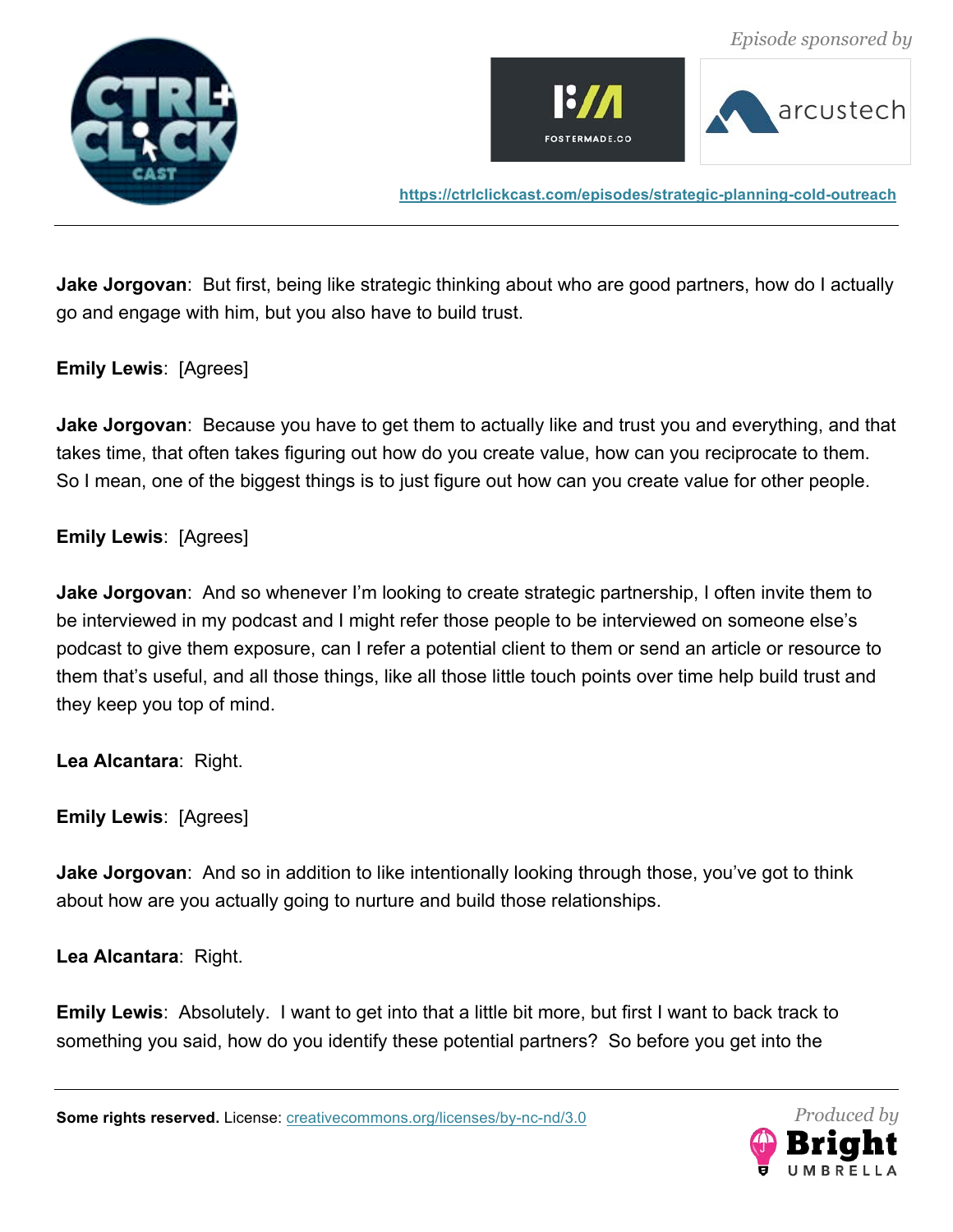





intentional and strategic outreach and then the nurturing of the relationship, if you haven't already or if you don't already know of an agency or a partner or whatever, how do you begin that process of identifying who you would want or should? What are the rules for deciding?

**Jake Jorgovan**: Yeah, so there are typically three categories of partners. I would recommend taking a look at that, and this is going to take some research and some kind of brainstorming on your side in order to figure out how to find these, but I mean, legitimately, I guess to like give you an idea, like I even went through this exercise recently as I'm starting this LinkedIn outreach company and I went through it and I was like, "Okay, let's find all the podcasts out there. Let's find the online summits or the speakers. Let's find a new one out there who's speaking about LinkedIn and is not offering a competitive service to what I'm doing." And so literally it was just kind of thinking of through what that persona of an ideal partner is and then just going out and finding those. So that's kind of I guess the high level of just thinking who that could be. But then there's also like to give you kind of more direction, there are three different typical categories that a partner could fall in. One would be like a partnership with a software vendor.

# **Lea Alcantara**: [Agrees]

**Jake Jorgovan**: And so actually we talked about this in my presentation with Erik Reagan of Focus Lab.

**Lea Alcantara**: Focus Lab.

**Jake Jorgovan**: Yeah, where they basically, he's got a huge partnership with ExpressionEngine or not partnership, but they basically focus around that and kind of built their community around that software or that framework, and as a result of that, that became like a strategic partnership in a way by getting so involved and so closely tied in with that.

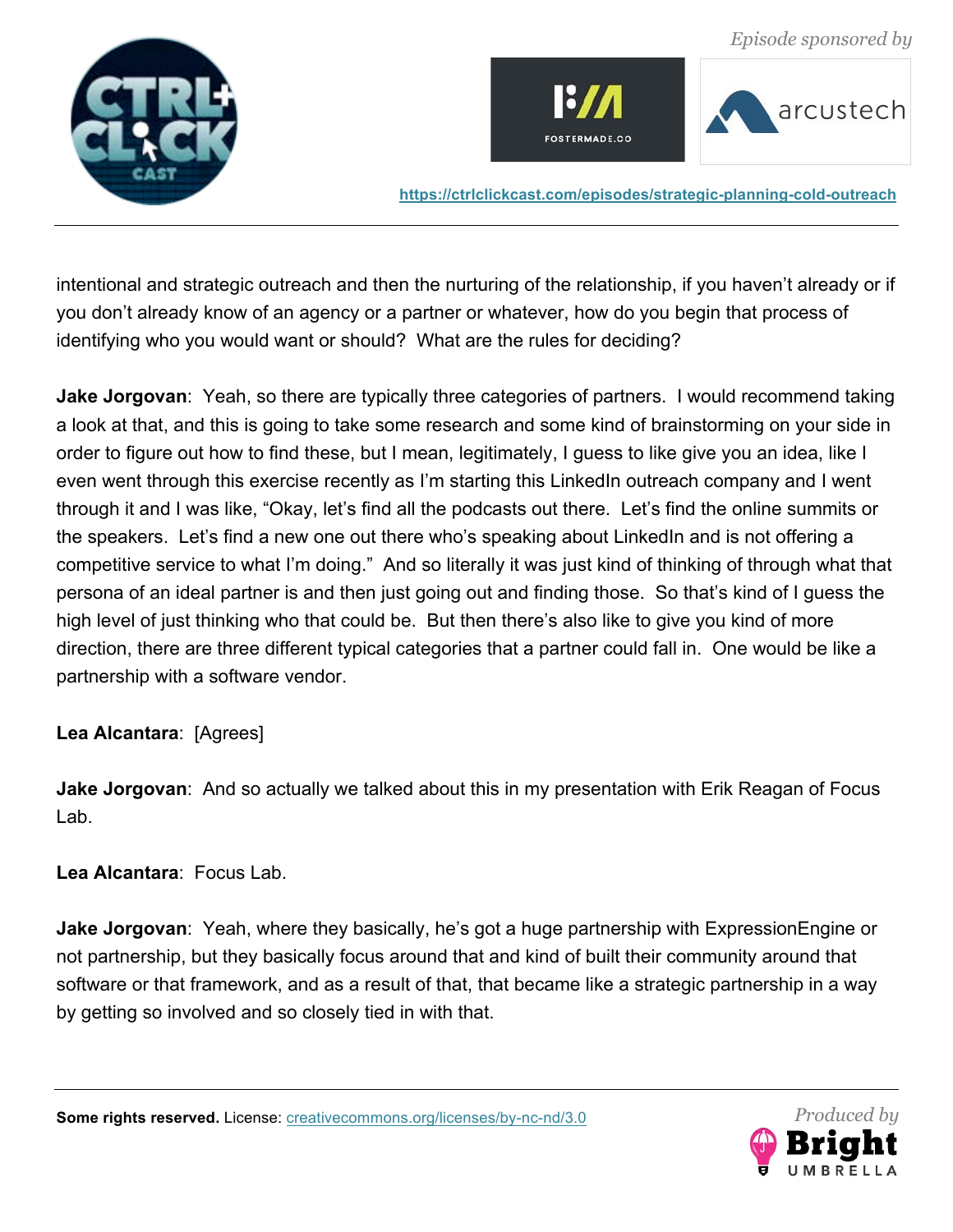







# **Lea Alcantara**: [Agrees]

**Jake Jorgovan**: There is a ton of businesses out there that are seeing great results from becoming Shopify partners or even Squarespace specialist in that sense. There are like Infusionsoft experts. There are Sitefinity or any of these other kinds of like platforms like Craft CMS I know you guys work with.

# **Lea Alcantara**: [Agrees]

**Jake Jorgovan**: All of these are like software tools that you can build partnerships with, and if you actually get closely ingrained with the people that are running them or the communities around them, those can be great sources of work as well. So that's kind of like one different angle to look at them in.

**Emily Lewis**: Yeah, absolutely. Lea and I and our listeners especially from the EE community will know about Erik Reagan and Focus Lab, but a lot of our listeners actually started by focusing in ExpressionEngine because we're originally the EE Podcast, so that's something that I wouldn't be surprised that if you're listening, you're like, "Oh, I never thought of that as strategic partnership." [Laughs]

**Lea Alcantara**: [Laughs] Right.

**Emily Lewis**: You just thought of it as an area of specialty, of expertise, but if you took it to another level and really double downed on it, then it really would be that way, like for example, being a part of Craft's community partners or ExpressionEngine's… what's the name of their…

**Lea Alcantara**: The professional network.

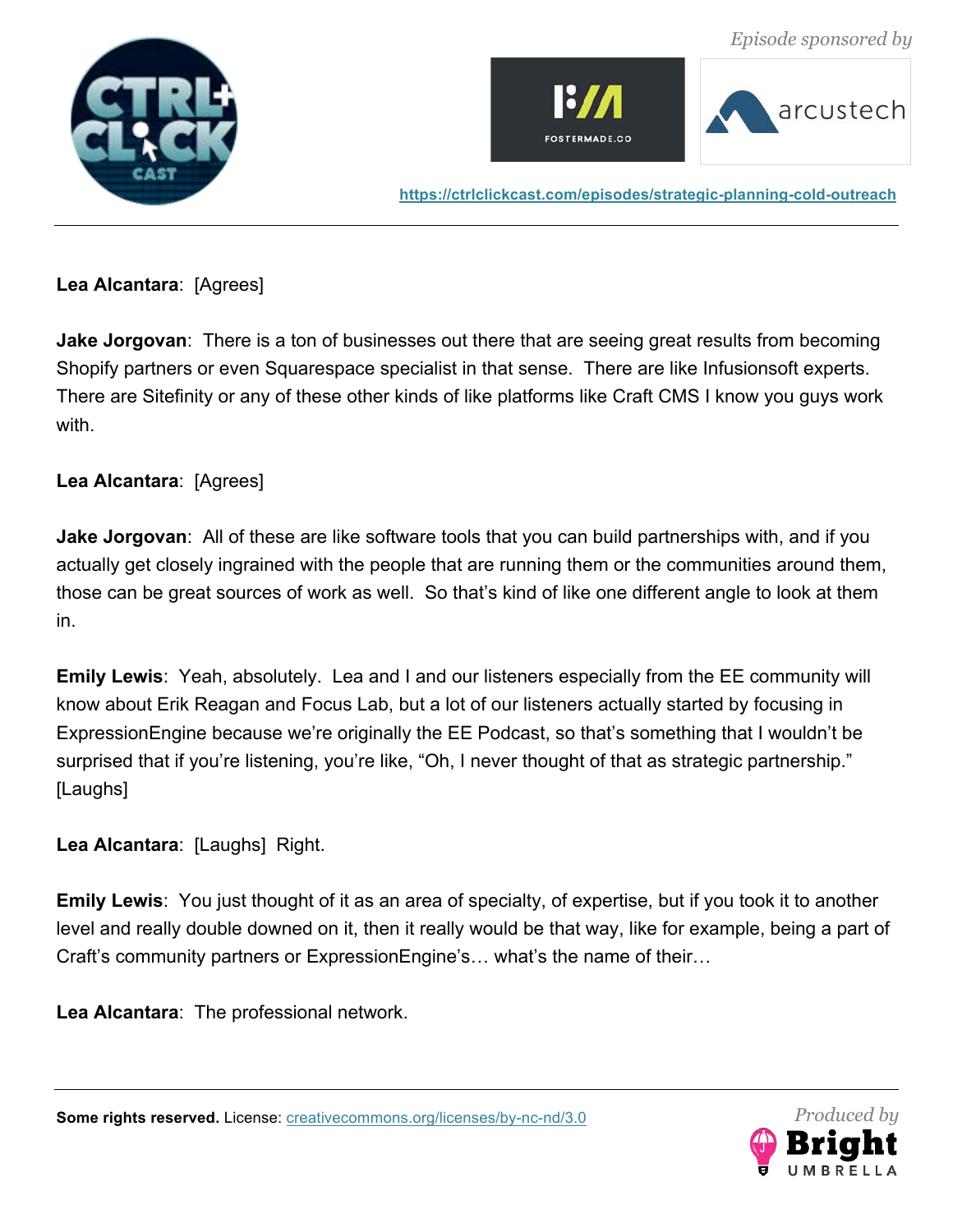





**Emily Lewis**: The professional network, and then keeping in touch with those people, not just signing up for it, but participating in the calls, participating in request for feedback. Like Jake was saying, you have to bring something to the table, too.

**Jake Jorgovan**: Yeah, and it's something where I have seen it, and it's harder once the technology or a platform is more mature.

**Lea Alcantara**: [Agrees]

**Emily Lewis**: [Agrees]

**Jake Jorgovan**: But if you get in the door early with a platform that you say, "This is going to grow," and you can build that relationship early on and like, I mean, that's basically what Focus Lab did. It was like they've gotten very early in with ExpressionEngine and helped kind of build that up. If you can get in early with that, like you can grow and ride the wave as that technology grows up.

**Emily Lewis**: [Agrees]

**Jake Jorgovan**: I've seen like Kurt Elster and his agency do this with Shopify where they just have massive growth in terms of their business as a result because they were in there very early and they saw Shopify as a growing trend. They really honed their marketing and their partnerships and everything around that and basically latched on and as Shopify has seen explosive growth over the past years, that has led to a ton of growth for their agency as well.

Lea Alcantara: So I want to focus a little bit about that, on the fact that it's like, "Oh, so they got in early and they saw that." It almost feels serendipitous though, right?

**Emily Lewis**: [Laughs]

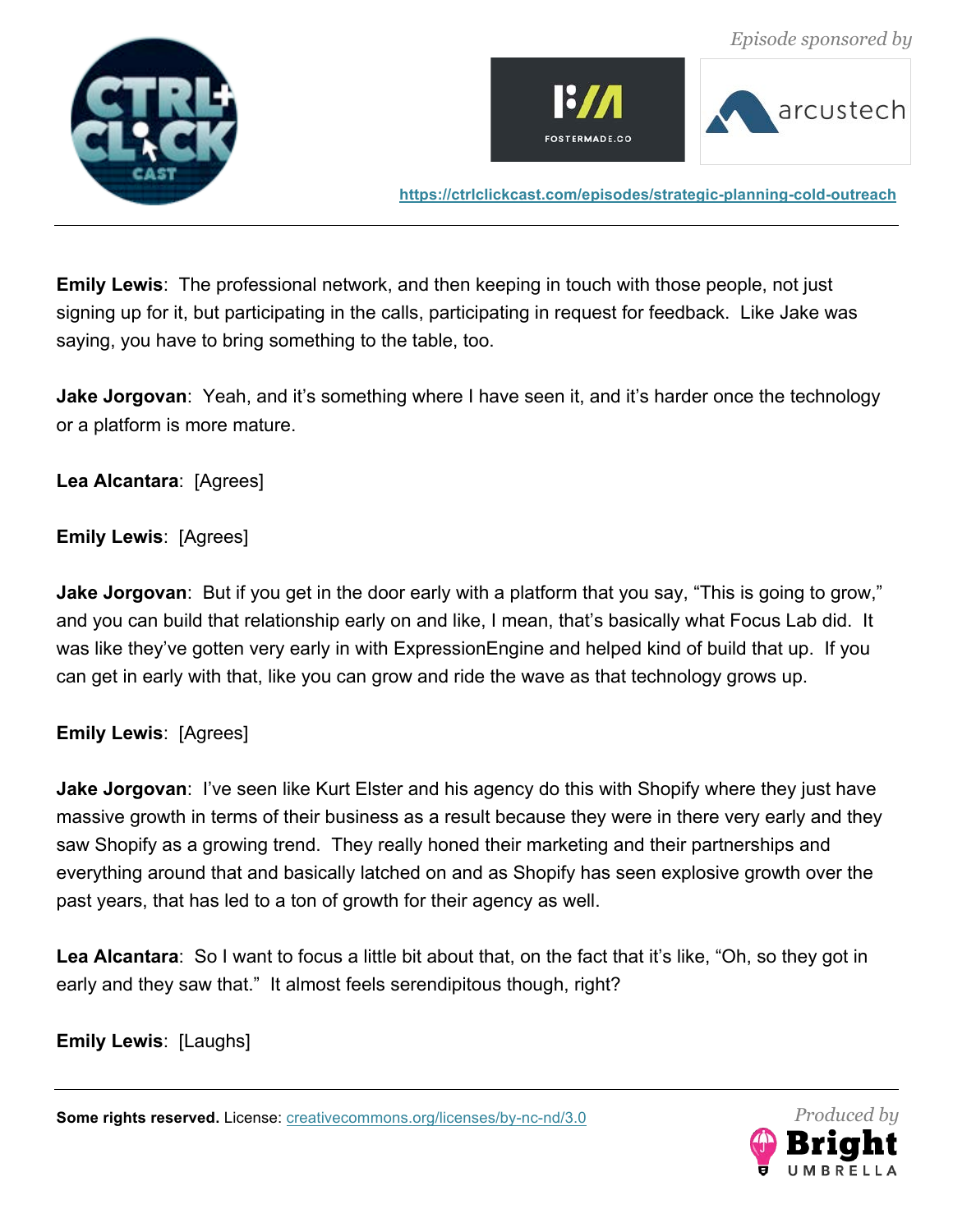





**Lea Alcantara**: So what I want to do or try to figure out is how do you take away the serendipity and make it more data-based and intentionally-based, like what should you look for when you are figuring out the strategic partnership?

**Jake Jorgovan**: Yeah, I mean, I think with these software vendors, I don't know if I think there is a little bit of serendipity. I think it's honestly like it's almost like really choosing to dial down and invest in one of those. Like I'd take a look at similar advice that my buddies gave me about investing in the stock market to where he said…

## **Lea Alcantara**: All right.

**Jake Jorgovan**: "You know, look at this company, and are they still going to be extremely relevant ten years from now?"

# **Lea Alcantara**: [Agrees]

**Jake Jorgovan**: And so if you can kind of take that same mindset as you're kind of going through, you're doing your work, you run into new software tools that you're working with and you start to look at one and you say like you'd just kind of follow that. Squarespace is one that I love and I definitely just followed that company since they were very young, very basic in like how their platform ran and I've watched it basically grow into this massive company, and there was a period of my time where I was even doing Squarespace design and everything in like sort of rode that trend for a while. It's an interesting thing where I think it is just looking out and just being aware that that is an opportunity and you can't just go…

**Lea Alcantara**: [Agrees]

**Emily Lewis**: [Agrees]

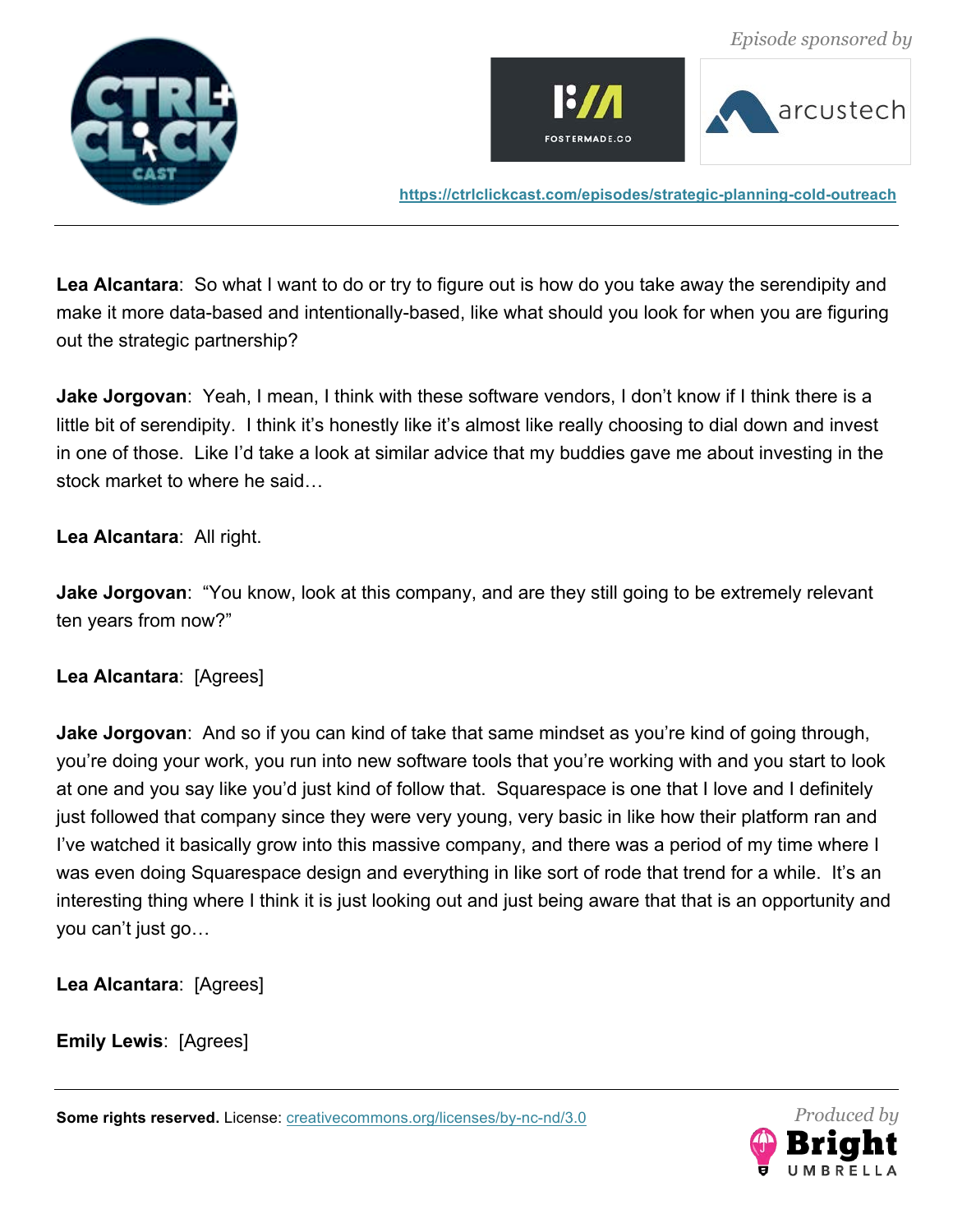





**Jake Jorgovan**: I don't think it works to try to go hunt down tools to partner with.

**Lea Alcantara**: Right.

**Jake Jorgovan**: But I think it does work to say, "Hey, we're starting to get work in this space. This is something that's interesting to us and we think this tool or this platform is going to grow. Let's see what we can do to kind of like leverage that or kind of hone around that."

**Emily Lewis**: And I think I would add just based on our own experience, and this is true for both our strategic partners with software providers as well as our strategic partners with other agencies, but for us, I think what kind of takes away some of that, maybe, yeah, I think the serendipity or maybe the risk is we know the people. It's not just that we use the tool and our clients are using the tool, but we know the people behind the tool as well.

**Jake Jorgovan**: [Agrees]

**Emily Lewis**: We have a relationship with them, and what that their doing aligns with what we are doing, so it's just a little bit deeper than the tool is useful for us. We also want to make sure that the relationship with the people feels genuine and aligns with our own values and business approach.

**Jake Jorgovan**: Yeah, I definitely agree with that as well. Getting to know some contacts with the company is essential in kind of growing that as well.

**Emily Lewis**: I think another thing that's worth mentioning, it's excellent suggestions on what you described to sort of identify potential partners that may be aren't in your radar. But lo and behold, Lea and I when we decided to get intentional about this, we just thought about people we've known for like ten years. [Laughs]

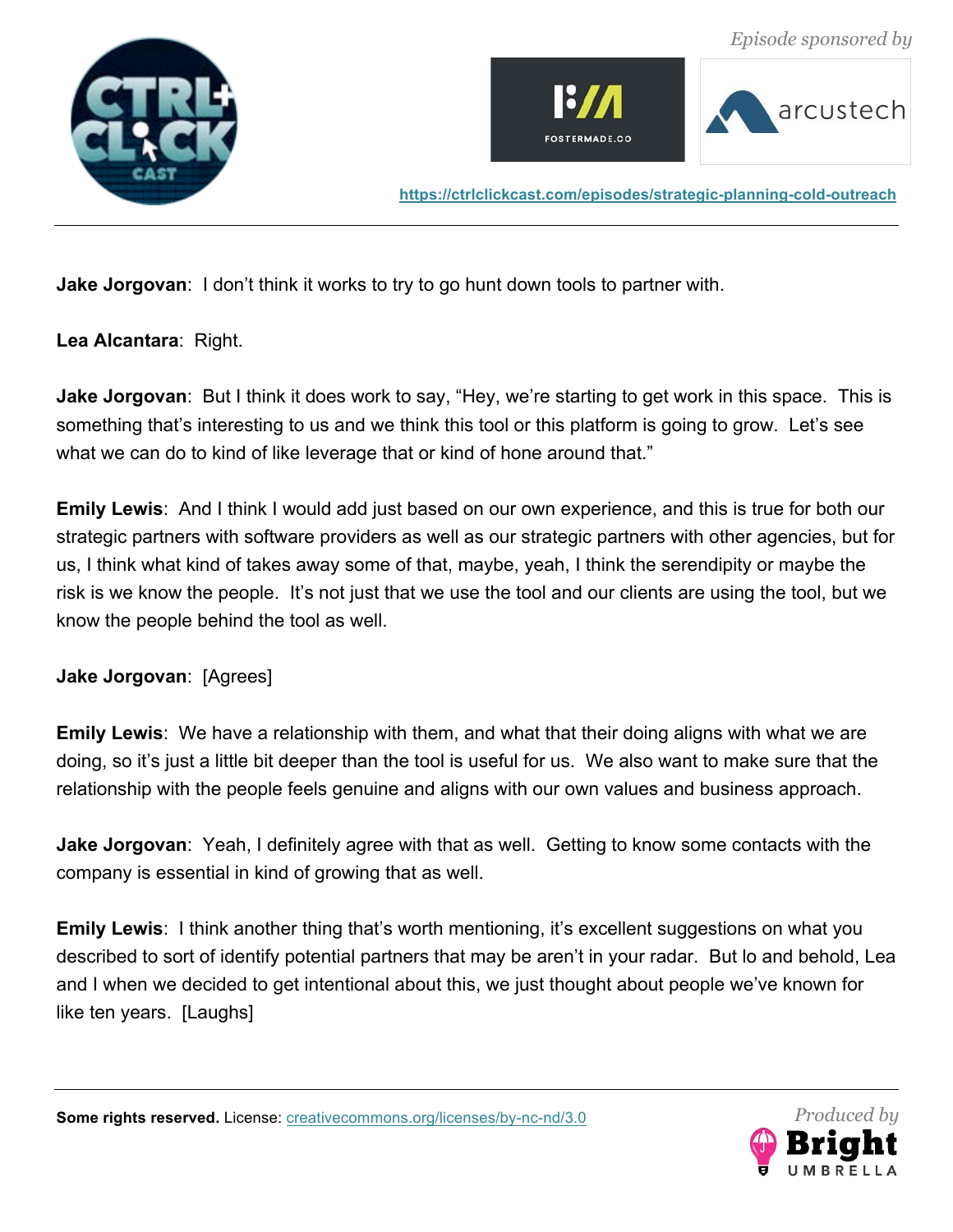





**Jake Jorgovan**: [Laughs]

**Lea Alcantara**: [Laughs]

**Emily Lewis**: We never ever thought to ask…

**Lea Alcantara**: For the job. [Laughs]

**Emily Lewis**: [Laughs]

**Jake Jorgovan**: [Laughs]

**Emily Lewis**: Right, like ever. It's so funny because this always happens to us, but you know what, Lea, I'll let you describe it because you've really led our efforts in this area about how we really formed partnerships with people we've known for a decade.

**Lea Alcantara**: Yeah. I mean, the long story short, as Jake mentioned at the beginning of the show was when you're starting to figure out like what am I even looking for, how can we benefit each other and nailing that first and foremost, but when we did that, we realized we already knew people.

**Emily Lewis**: [Agrees] [Laughs]

**Lea Alcantara**: We already knew people that could [laughs], that fit that mold, and okay, it's sounds like I'm making it simple, but it isn't simple because it took us years to get to this point, but once we nailed that down, we did just literally asked for a small meeting. We listed exactly in front of us what we'd like to give and then we asked them what they would like from us, and because it was so clear how we could benefit each other, after those calls I think we closed like two new projects…

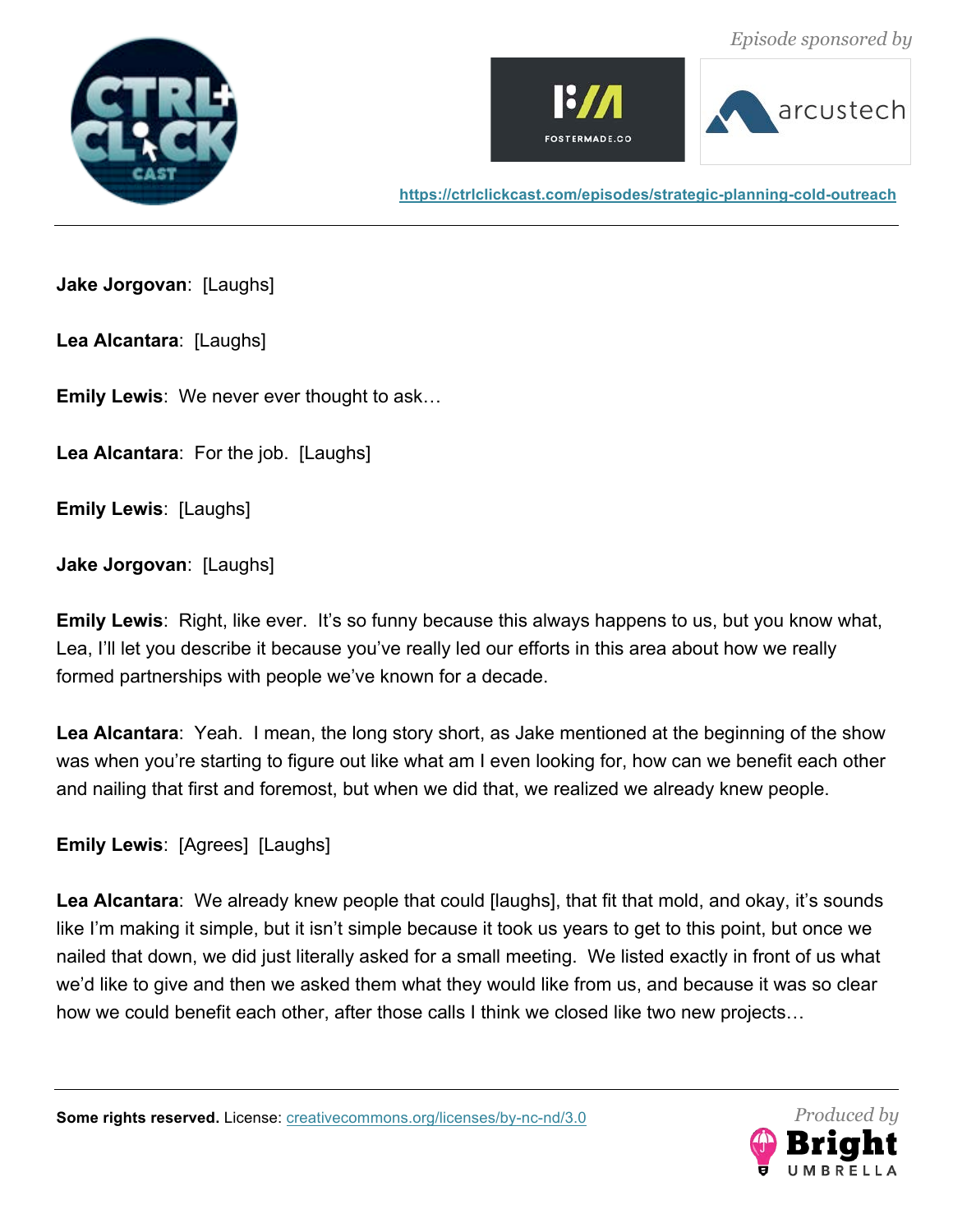





#### *Timestamp: 00:20:25*

**Emily Lewis**: Immediately.

**Lea Alcantara**: Immediately.

**Emily Lewis**: [Laughs]

**Lea Alcantara**: It was one of those things where it's just like it literally blew our mind because it wasn't like they didn't know what we were doing before.

**Emily Lewis**: [Agrees]

**Lea Alcantara**: Because they've known us for a decade. They've seen us at conferences.

**Emily Lewis**: [Laughs]

**Lea Alcantara**: We've had conversations with them.

**Emily Lewis**: We've had them on this podcast.

**Lea Alcantara**: I know. [Laughs]

**Emily Lewis**: [Laughs]

**Jake Jorgovan**: [Laughs]

**Lea Alcantara**: You know…

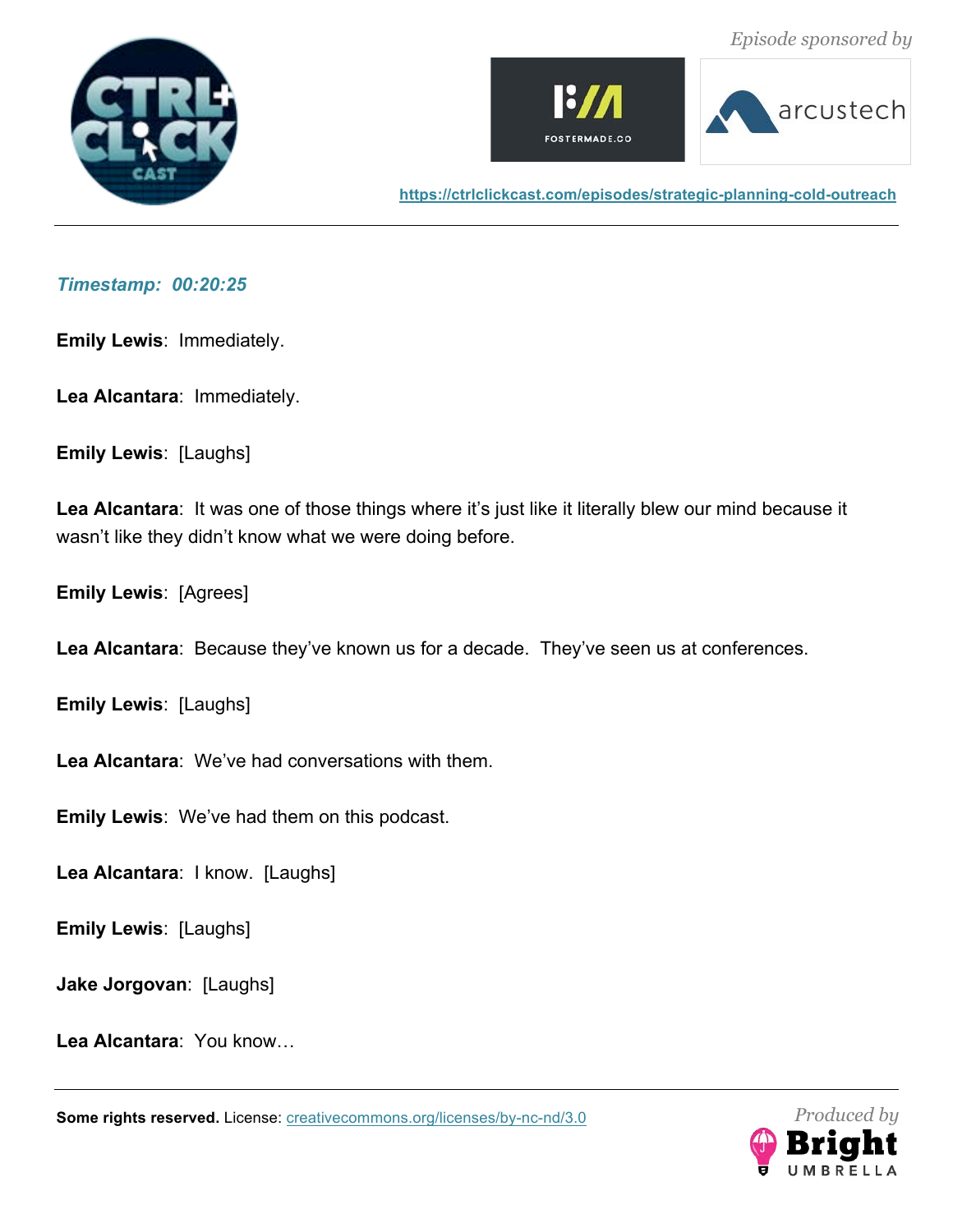





**Emily Lewis: You know, it's insane.** 

**Lea Alcantara**: Yeah, exactly, and it's funny because how Jake mentioned that, it does take time, right?

**Jake Jorgovan**: [Agrees]

**Lea Alcantara**: And we have put the time in building these relationships. The problem was we never actually asked for the job. We never actually sat down and try to figure what value we brought.

## **Emily Lewis**: [Agrees]

Lea Alcantara: And then when it was super clear, super specific what those things were and we just stated it to the people we had built those relationships with, they were like, "Yeah, checkmark, light bulb moment. Oh yeah, I have this thing that's happening right now that I need your help with."

**Emily Lewis**: Yeah, and I just wanted to underscore that for our listeners. It wasn't reaching out and saying, "Hey, you know, we do some Craft work and we do some design work and all of the things that we can do." It was really getting narrow, and for one of these engagements, we pitched accessibility work. We thought that was an area they didn't have a need that we could fill. We didn't bombard them with everything we could do.

**Lea Alcantara**: Yeah, absolutely.

**Emily Lewis**: Similarly, another agency that's very strong in CMS work, why would we pitch that to them? Instead, we offered Lea's design expertise. So it really was being specific. Not trying to say, "Hey, we can do everything." But saying, "Hey, we do this one thing really well and we think we can help you with that."

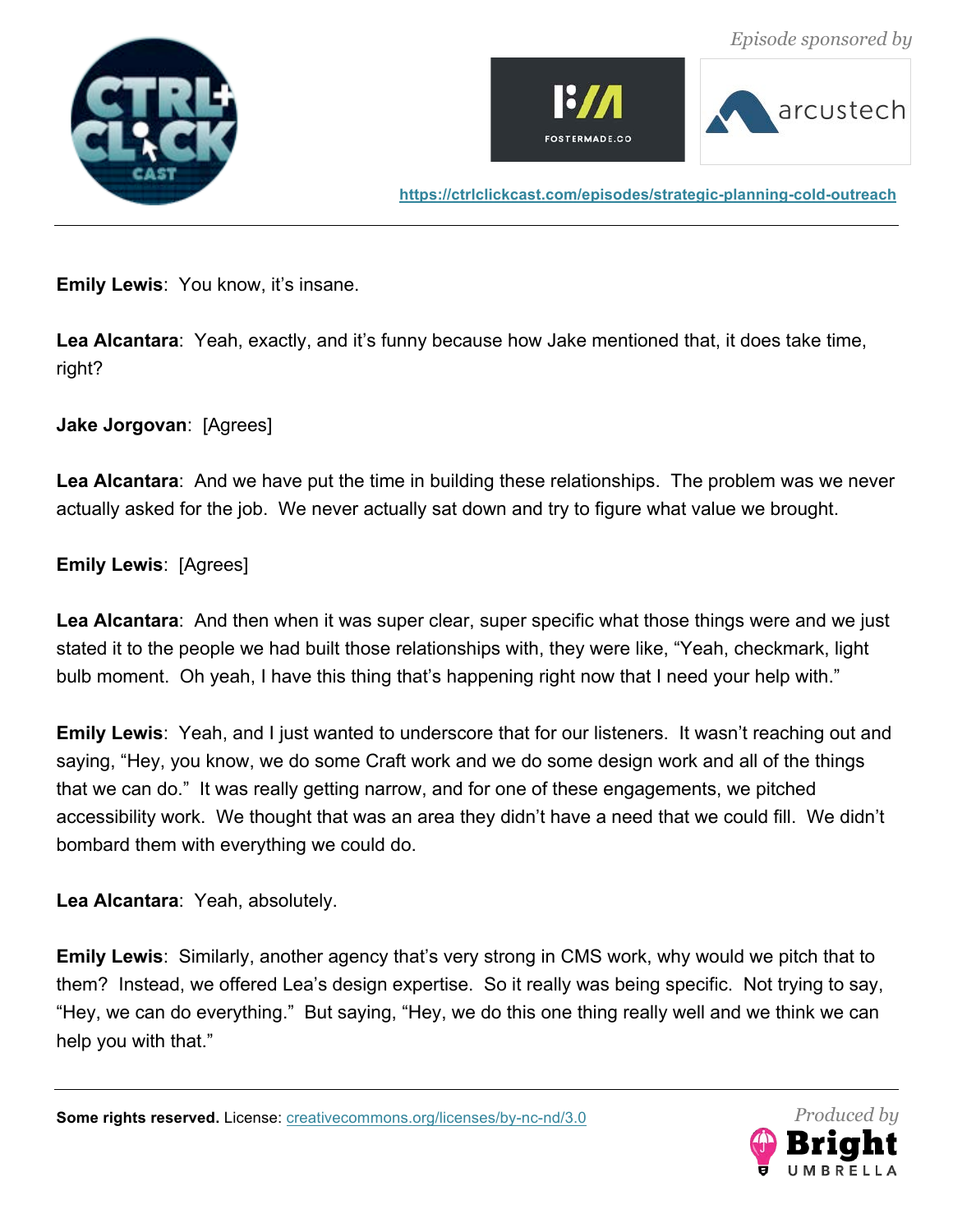





**Jake Jorgovan**: Yeah, and that specificity goes such as long way, especially with partners.

# **Lea Alcantara**: [Agrees]

**Jake Jorgovan**: Like everyone thinks like, "Oh, I want to let these partners know all the different things we could do."

# **Emily Lewis**: [Agrees]

**Jake Jorgovan**: But literally like they're just like if they can't put how they're going to use you in a very clearly-defined box, like they're not going to think to refer people to you, and so it's like even with my consulting when it has been more general, I got referrals and stuff here and there because I was focused around this idea of like helping agencies and consultants win clients. It was niched, but as soon as I can have like the LinkedIn prospecting service, it's like this is really, really specific.

# **Emily Lewis**: [Agrees]

**Jake Jorgovan**: This is like very crystalized and clear on what this is. I emailed my partners in the same thing and I said, "This is exactly who I'm looking for, who is a good a customer for this?" And immediately you start getting referrals, but they need that kind of specificity.

#### **Lea Alcantara**: Yeah.

**Jake Jorgovan**: If you just try to give someone like a broad you know, like, "Oh, if you know anybody, send this our way. These are all the things that we can do." They're just not going to keep you top of mind when that specific exact need comes across.

**Lea Alcantara**: Yeah.

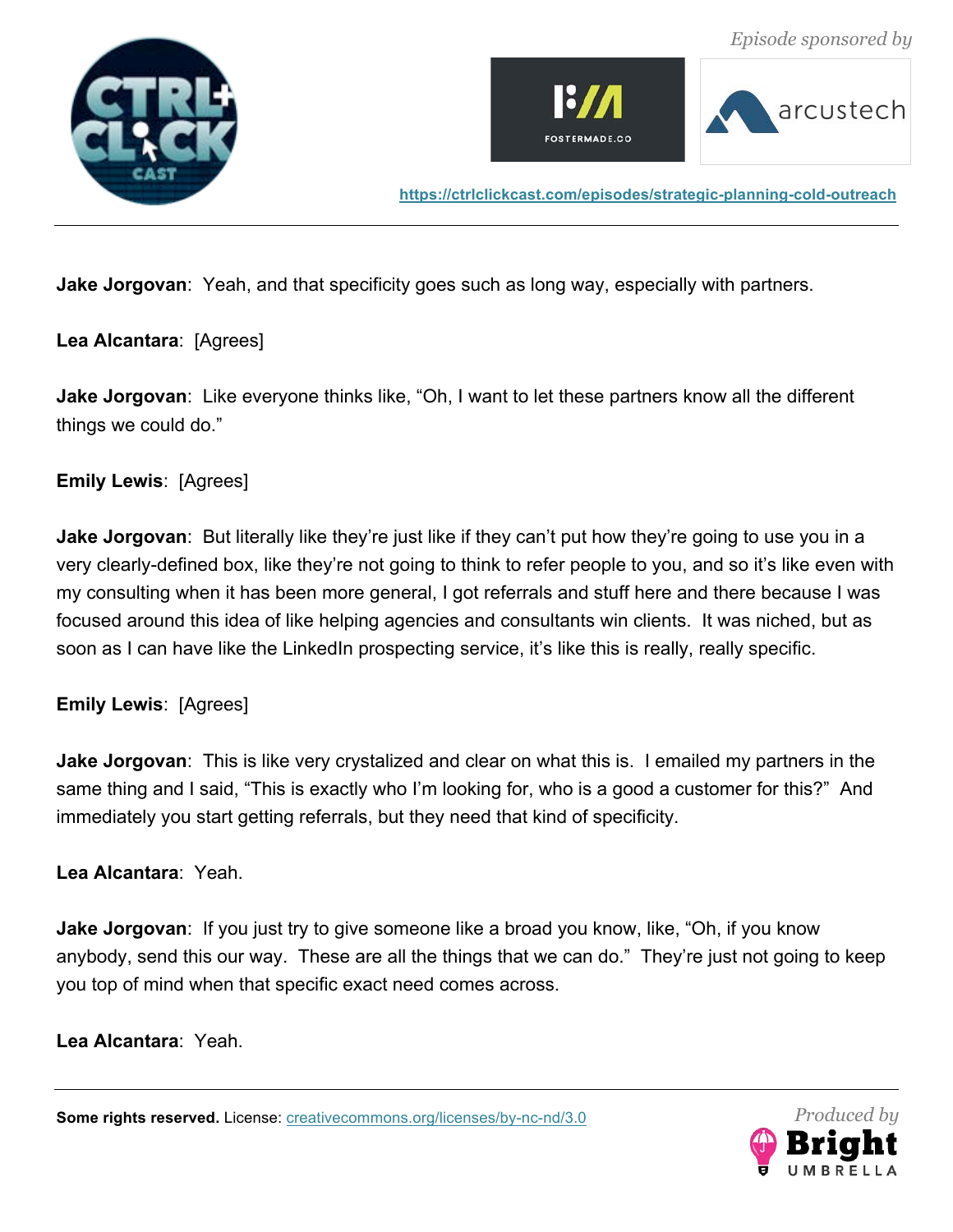





**Emily Lewis**: I just wanted to add this one point, I feel like for me at least, it felt very difficult not saying, "Hey, we do all of this stuff," because I was almost afraid that if we pitched something very specific and they didn't need that specific thing, they wouldn't think of us for any of the other five things we can do, which is a scary feeling [laughs] when you're trying to get work. This is all to build leads, but if you're specific like Jake said, you're going to stay in their mind, you're developing a relationship. This isn't something that just happens with one call or one email or one anything. So let that fear go. Focus and stand on being valuable and useful to this relationship, and I think that was something that was emotionally [laughs] very difficult for me to be like.

**Lea Alcantara**: [Agrees]

**Emily Lewis**: "How can we only tell them this one thing?" [Laughs]

**Lea Alcantara**: Well, the other thing that I also want to point out, and I think it's still an ongoing struggle, especially if we're doing this "Demystifying the Web" series is the fact that like right now actually, even now, we almost automatically went to our skill set. We're like, "Oh, we can do design. We can do CMS, et cetera."

**Emily Lewis**: Yes, good point.

**Lea Alcantara**: So that's not the only thing you can be specific about. So let's think about this, a lot of people who listen to the show know what we know.

**Emily Lewis**: [Laughs]

**Lea Alcantara**: You know HTML. You know design, CSS, Craft, ExpressionEngine, so there's got to be something else you need to figure out that's different, and one of the things when we are having

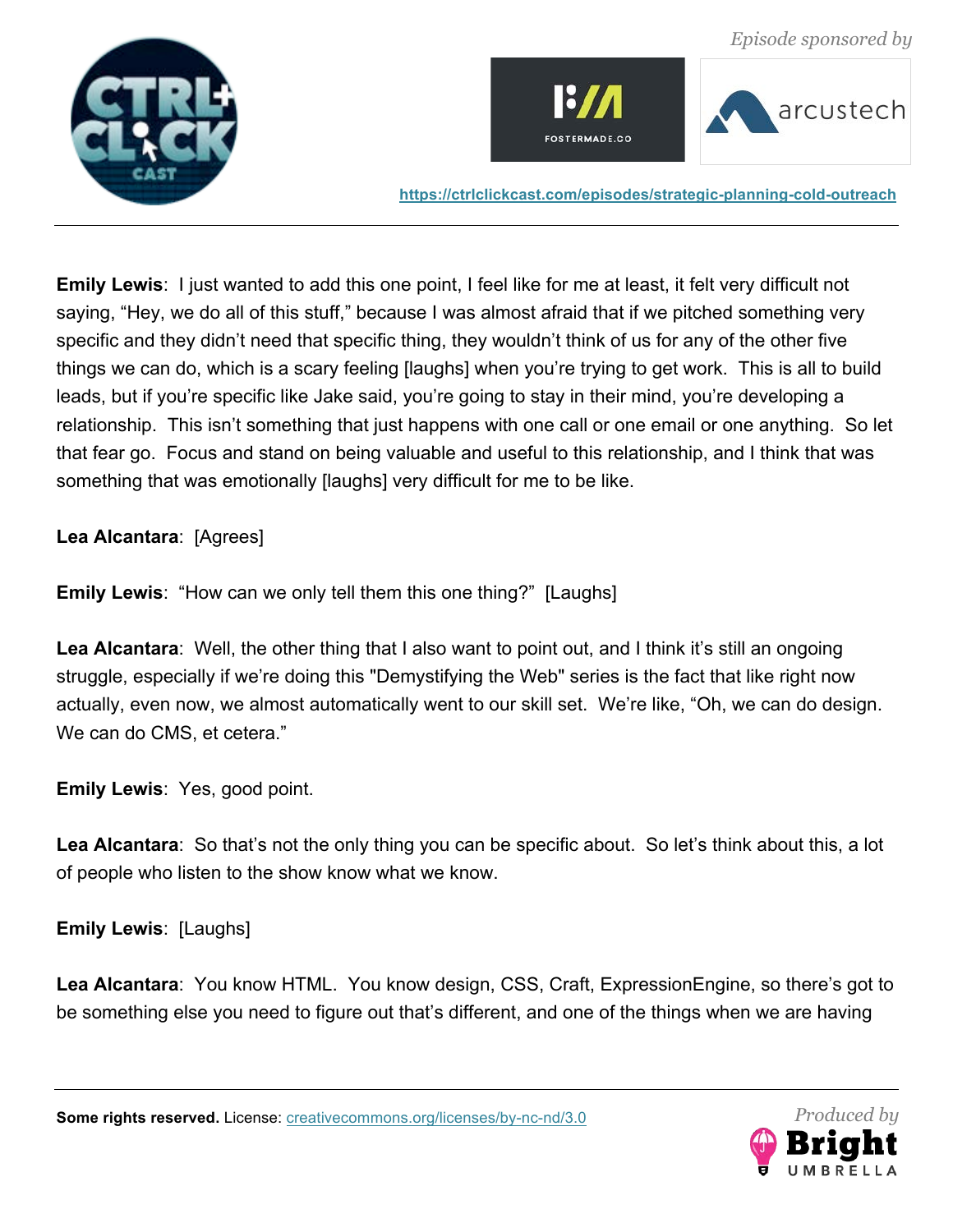





these calls with these particular prospective partners, we don't just focus on the technology, but we also let them know what niche market we prefer.

#### **Emily Lewis**: [Agrees]

**Lea Alcantara**: So especially since we have software partnerships. For example, Emily and I and Bright Umbrella is a Craft CMS partner. For them to be able to point projects towards us, well, everybody in the Craft partners know how to do Craft. [Laughs]

**Emily Lewis**: So… [Laughs]

**Lea Alcantara**: So then what's different? Emily and I specialize in education sector, learning businesses, entrepreneurs and that nonprofit sector as well, and because we've stated that over and over and over again and became a lot of more intentional over that, more and more leads have come to us because they're like, "Hey, they do this, so even though all these partners can probably technically be able to execute the project, Lea and Emily know this type of people. Lea and Emily know this type of work, this type of organization and the subtleties that are necessary in order to be successful in a professional relationship because it is different working in different particular sectors and that knowledge, in order to actually fulfill the Craft CMS project is different as well.

**Emily Lewis**: Yeah. So Lea and I shared some of our personal experiences. This is something that we haven't done so I wanted to pose this question to you, Jake. In your experience in what you've seen with your clients, is it necessary to have like contracts or legal agreements when you do forge some type of partnership?

**Jake Jorgovan**: Typically, I've seen some people do it, but if they do, what I would typically recommend and see is people doing a very basic one-page contract. So with some people who literally write this up themselves, it would not even stand up in court probably, but just having like a

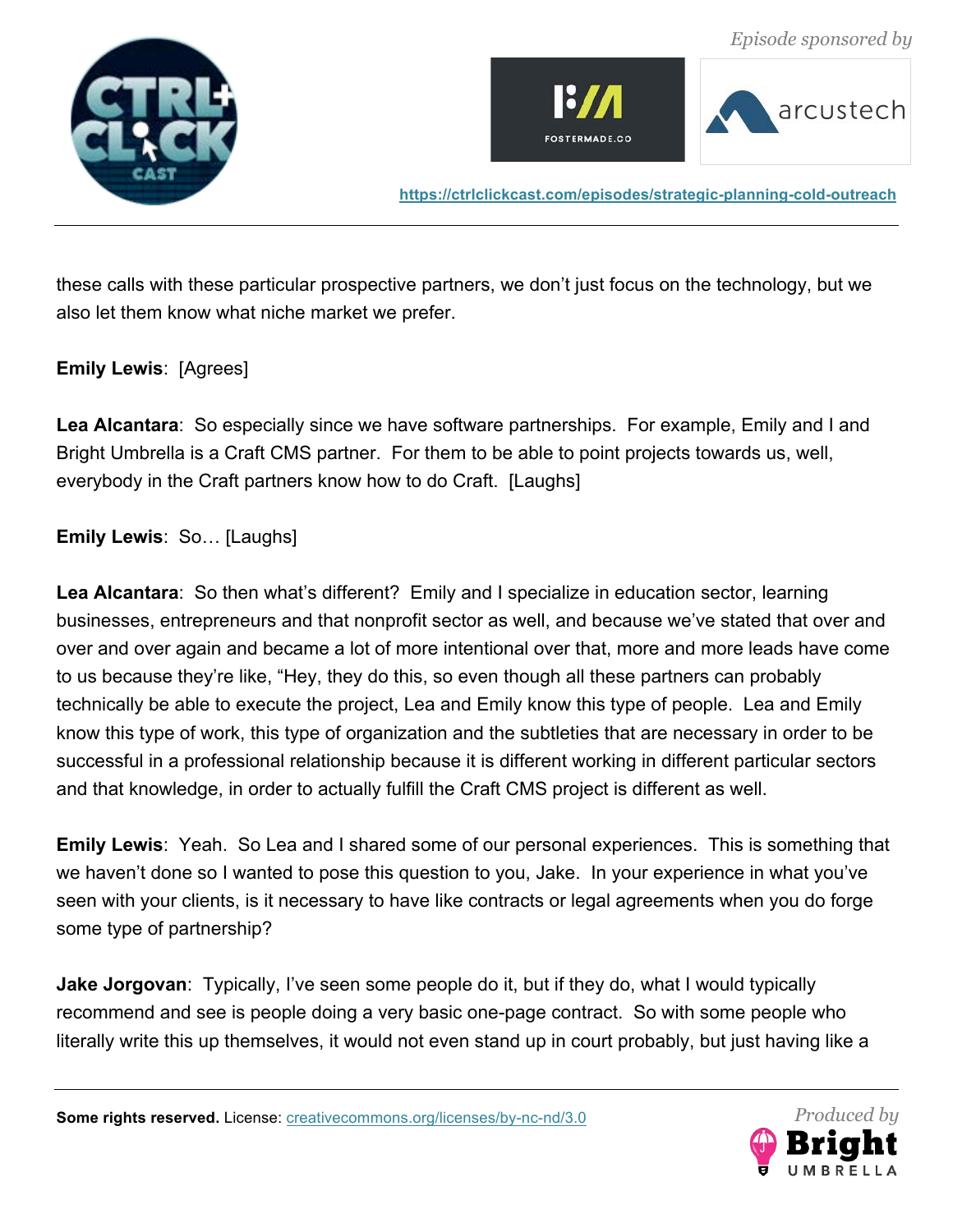





one-page contract that just clearly outlines what it is is pretty much what I see most people do. I don't see most people going out and doing full-length contracts for this just because like you're not exchanging money quite yet.

**Lea Alcantara**: [Agrees]

**Emily Lewis**: [Agrees]

**Jake Jorgovan**: And for the most parts like this stuff can be done completely on handshake agreements. Most of mine are just handshake agreements and then so the contracts give you like a little bit of clarity or just making sure people are aligned in expectations, but I see a lot of people not even actually take it that far.

**Emily Lewis**: Yeah, I think we've only signed something with one of our partners.

**Lea Alcantara**: Yeah.

**Emily Lewis:** I don't recall what, but it was something that they required because they had an established program for referring work.

**Lea Alcantara**: Yeah, yeah, and it is, and then basically the summary was just don't badmouth us and don't steal our clients.

**Emily Lewis**: [Agrees]

**Lea Alcantara**: That's the gist of the legality. It was just more like just don't badmouth us and don't steal our clients.

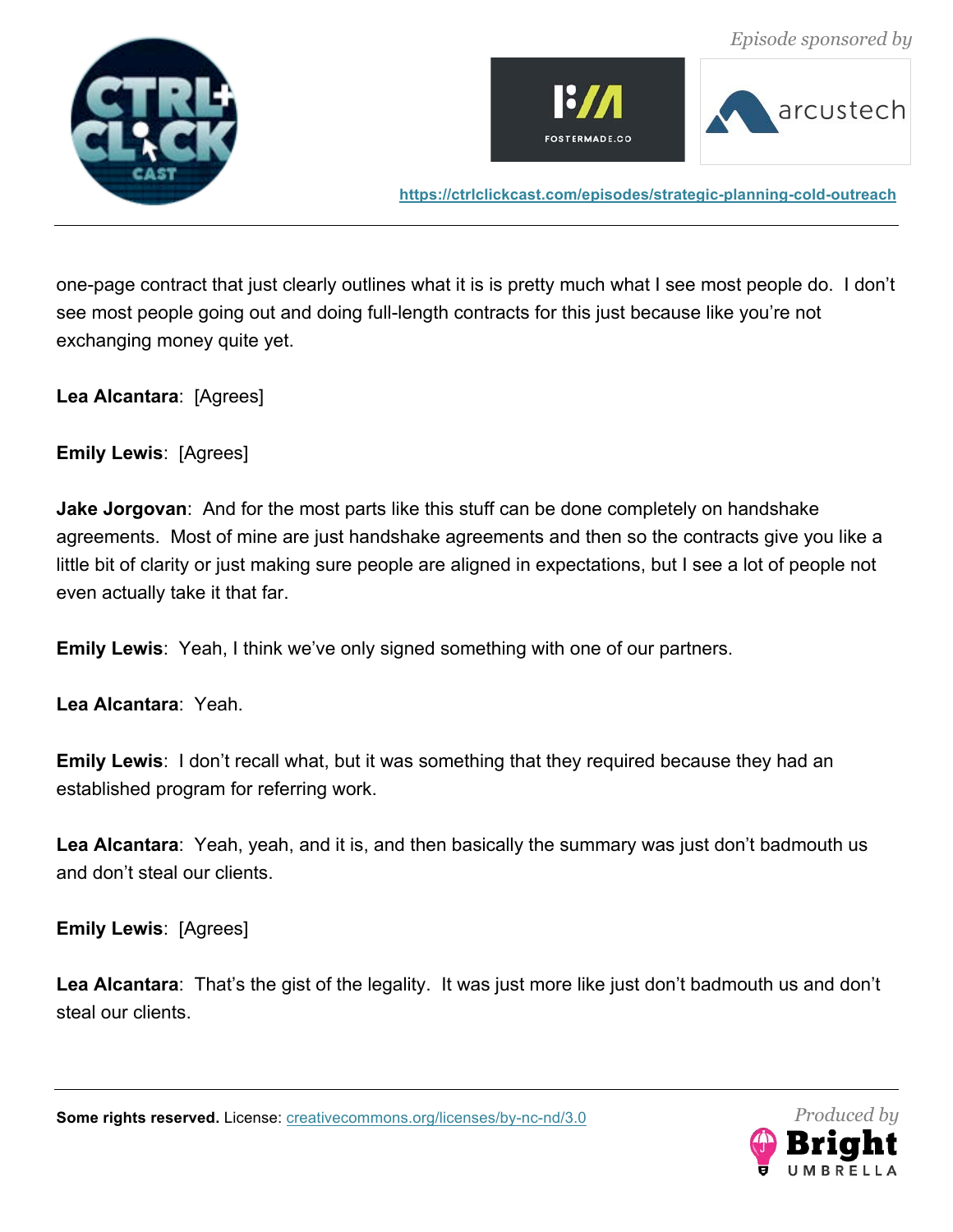





**Jake Jorgovan**: Yeah, and I'd say like the partnerships I have is like that that probably could be good at some cases, but again, those are good if the relationships go bad, you know.

## **Emily Lewis**: Yeah.

**Jake Jorgovan**: But if you've got good people, then hopefully you don't need them, but that's pretty simple.

**Emily Lewis**: Once you do start involving clients or money, I think you should do whatever your standard documents are for subcontractors or whatever the terminology is when you outsource or if you become an outsourced resource to another agency. For example, one of our partners we did engage, they had their documents, we had ours, we all signed them just to cover everyone's general processes and stuff. So I don't think just because you may have an agreement, you should still do your normal general contracts when you are talking about engaging in a real project that involves clients and money. Let's talk a little bit about that nurturing aspect, Jake, before we kind of shift to talking about cold outreach.

# **Jake Jorgovan**: [Agrees]

**Emily Lewis**: So when you have established a partnership, do you have some tips for how you nurture it, how you keep that relationship going over time?

**Jake Jorgovan**: Yeah, the biggest thing is to just think about how you can create value for those people, whether that's giving them exposure in some way, whether that's providing useful resources or information to them, whether that's kind of even just giving them some of their own tips on stuff. I think Nate with some of his Pardot work was even trying to like advise or help the companies as they were referring him work on how to improve their processes better. It's a matter of just thinking about like what can you do to create value or just continue to deliver something for those people, and if

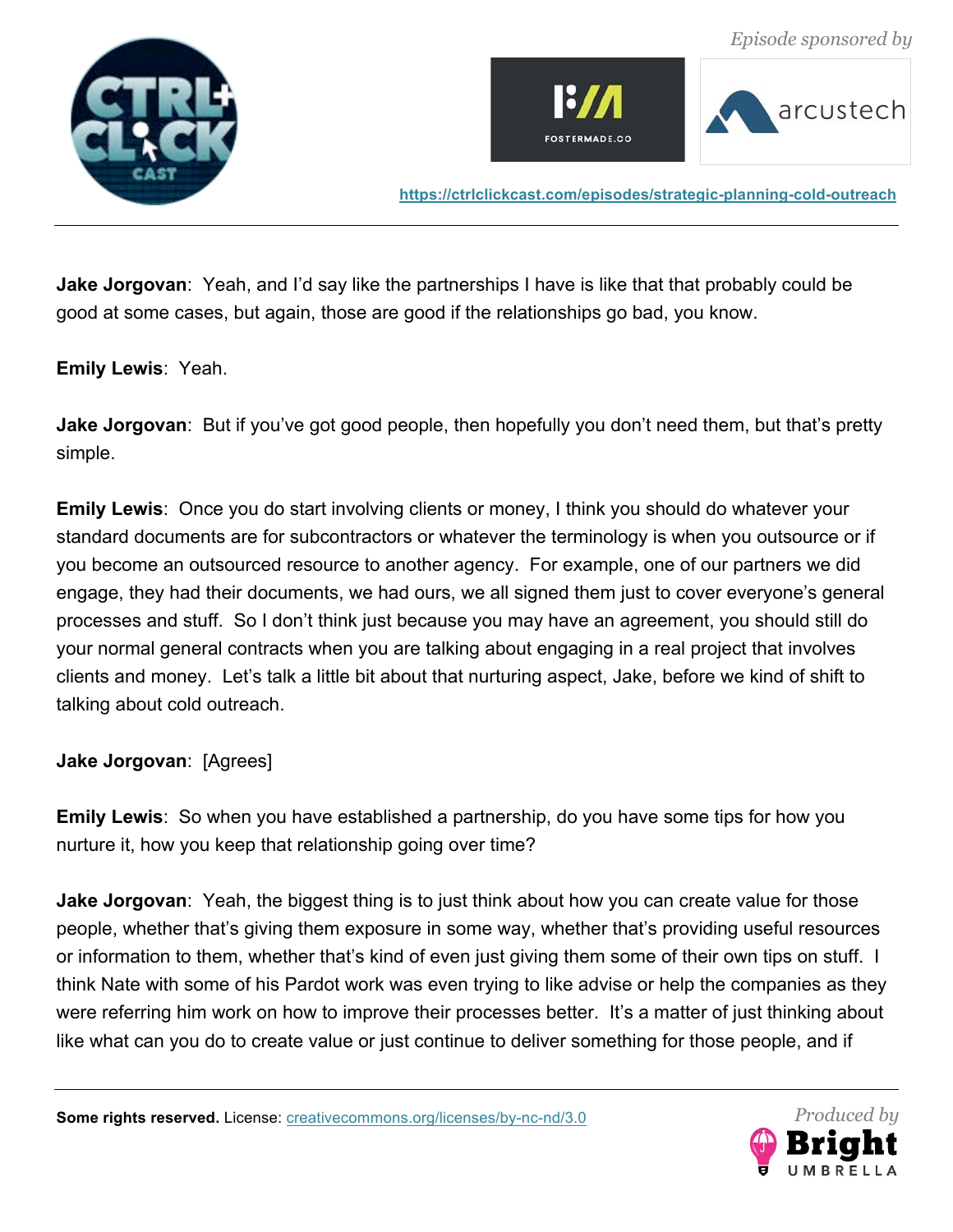





you're putting out useful content, that can be helpful. Sometimes that's even really useful if it's going to keep you top of mind and everything like that.

But yeah, the biggest thing is just to think about creating value in some way, shape or form. Can you refer people to them? Can you send them contractors or employees that they could hire? Like what can you do to just show up on their radar at least once a month with something useful that's going to build trust and create value with them? That's really kind of the mindset with it and then just trying to have some sort of system to try to say, "Hey, monthly, let's check in on this." Or to have a list of them and just like once a month go through those and say, "Oh." Like doing YouTube, can it take any actions or is there anything we can do in just keeping those organized?" It just goes a long way to keep those touch points happening.

# *Timestamp: 00:30:15*

**Emily Lewis**: And Lea, I think you can confirm this that we've had success taking that approach. It's actually one of the three foundations that Ilise suggested to us was to establish a regular outreach effort to people we already knew, people we already had relationships with and take that approach of being generous and trying to find something useful. I think the only thing we aren't doing, and it's simply because we're not a big enough agency to do this monthly, so I think for us, it's more like a quarterly outreach cycle where we're making sure that we're reaching out to our partners and the people on that list with something we hope is useful for them.

**Jake Jorgovan**: Yeah, and I think that that's like a cadence and then if something pops in your head, for example, I did a podcast interview recently. It's like a phenomenal interview. Man, I was just like, "Okay, I need to send this to all, like this, this, this and this person. Like this, I know that they're going to love this one."

**Emily Lewis**: [Agrees]

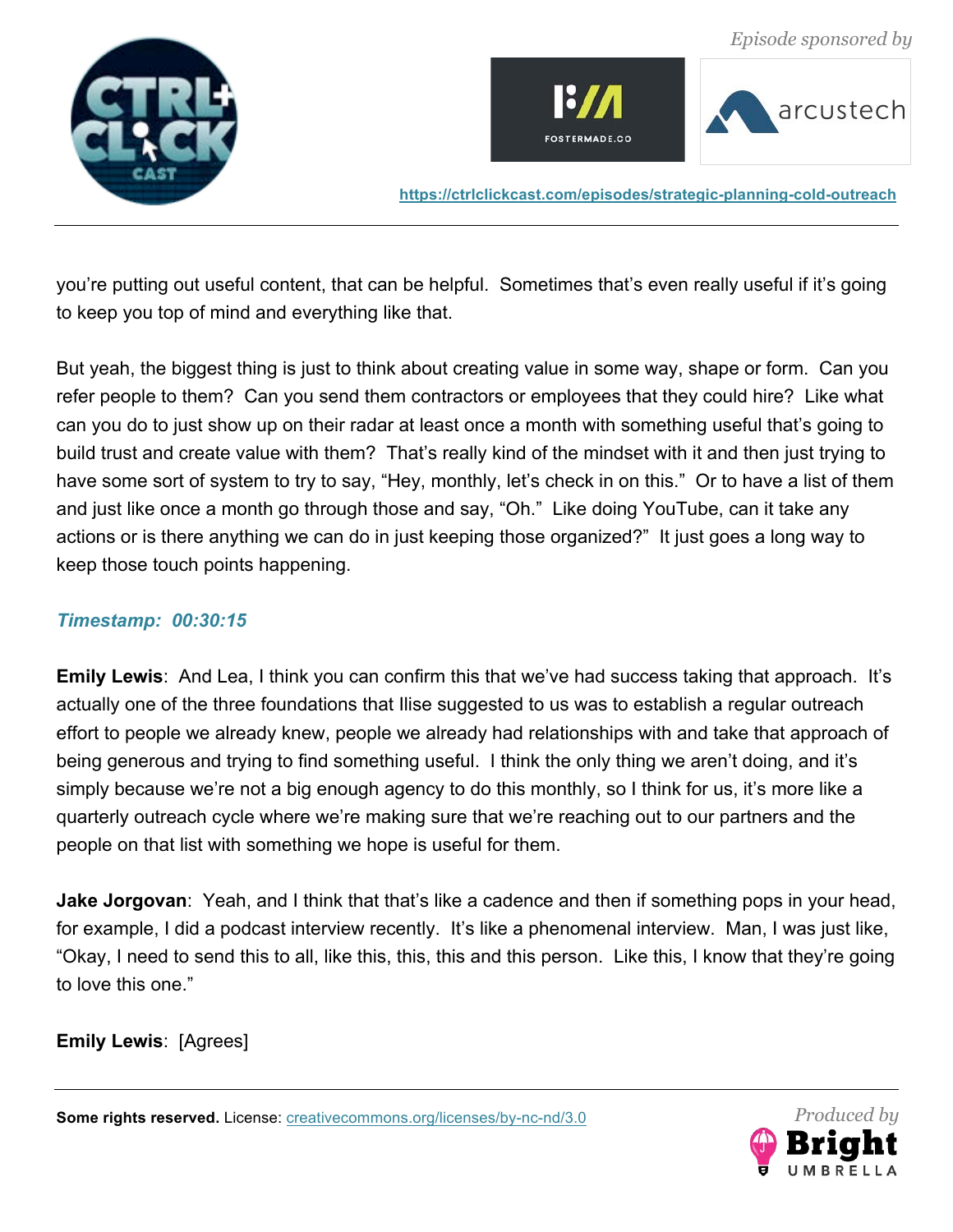





**Jake Jorgovan**: And so sometimes it's stuff like that as well where you just have that opportunity and it just pops in your head, and then at other times, it's quarterly just to make sure you don't let it get out of hand.

**Lea Alcantara**: Yeah.

**Emily Lewis**: Yeah.

**Lea Alcantara**: And I do think that it's important again. If you don't have a strategy, start now because if you just kind of like just do it on the fly, it will fall on the wayside because you'll get busy with actual work that you're doing, but if you have as schedule, then there are reminders to let you know like, "Oh yeah, I should check in with this person."

**Emily Lewis**: [Agrees]

**Lea Alcantara**: And I was actually on Slack chat. There's this subchannel on the Craft Slack chat called "shop talk" where we're just all literally talking just business and like how we're all running our businesses and all that fun stuff, and there's such a reluctance to follow up with people

**Emily Lewis**: [Agrees]

**Lea Alcantara**: And I know Emily and I had to get over that.

**Emily Lewis**: Yeah.

**Lea Alcantara**: Like we were like, "Are we being pests? Are we being annoying to these people?"

**Emily Lewis**: Yes.

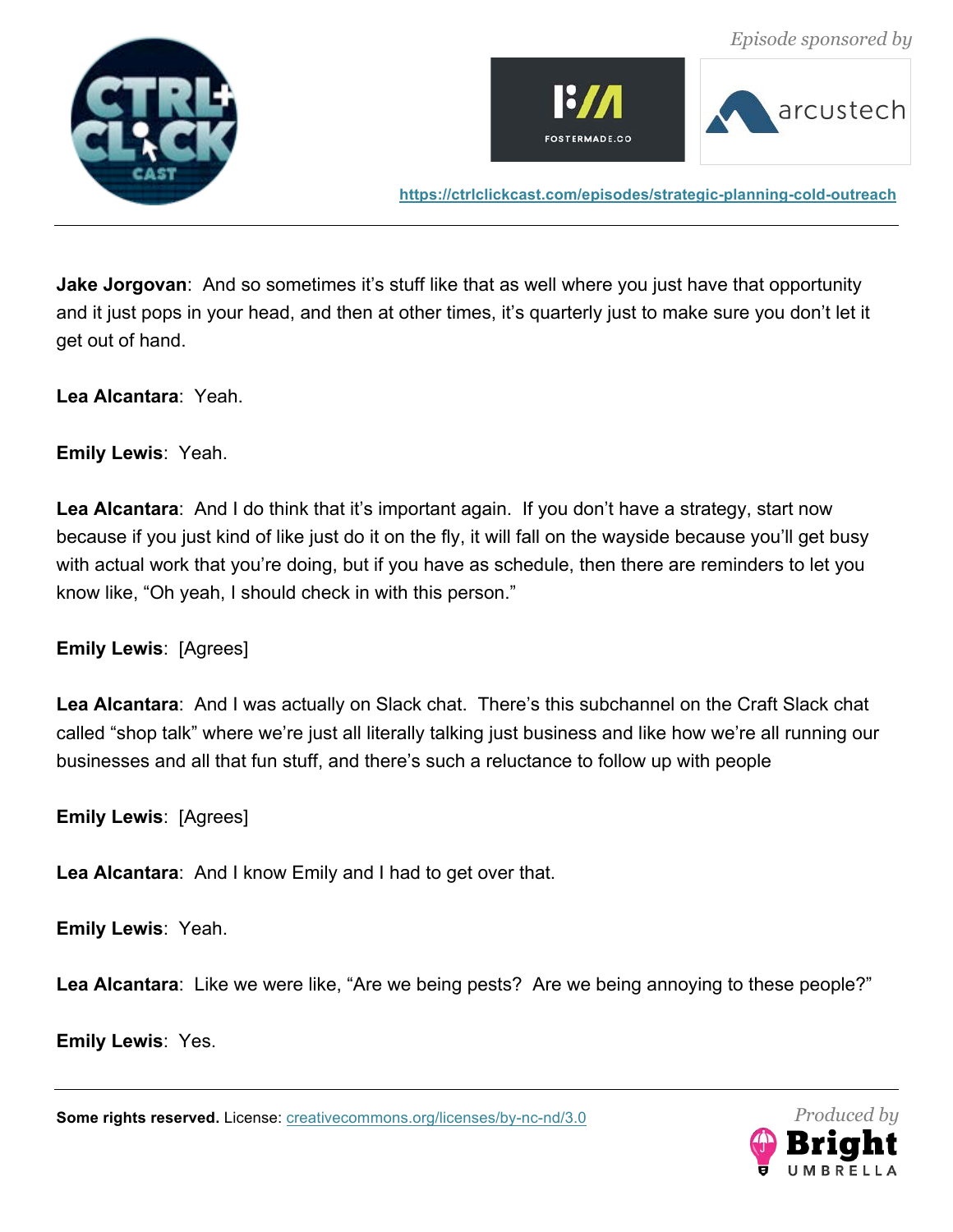





**Lea Alcantara**: And the main thing is you can be annoying if you are annoying. [Laughs]

**Emily Lewis**: [Laughs]

**Lea Alcantara**: Like if you don't think about the value and you'd send them like emails that make no sense or are not targeted to them or is not personable, yeah, of course, they're going to be annoyed. But if you are strategic and thoughtful and has actually thought about the value that you're bringing, like even if it is just a small like blog post that you think that they'd really like to read, why would they be annoyed if you think it's going to be useful to them. t

**Emily Lewis**: [Agrees]

**Lea Alcantara**: They wouldn't be annoyed because it's going to be useful to them, and persistence is not the same as – you're not a telemarketer.

**Emily Lewis**: Telling…

**Lea Alcantara**: Yeah, yeah. I think like everyone is like worried they're going to be a telemarketer of some sort, but let me tell you, persistence means dollars.

**Emily Lewis**: Yeah.

Lea Alcantara: There are so many times where a prospective partner or a prospective client, they just don't email you right away because they have a job, you know? [Laughs]

**Emily Lewis**: Right. [Laughs]



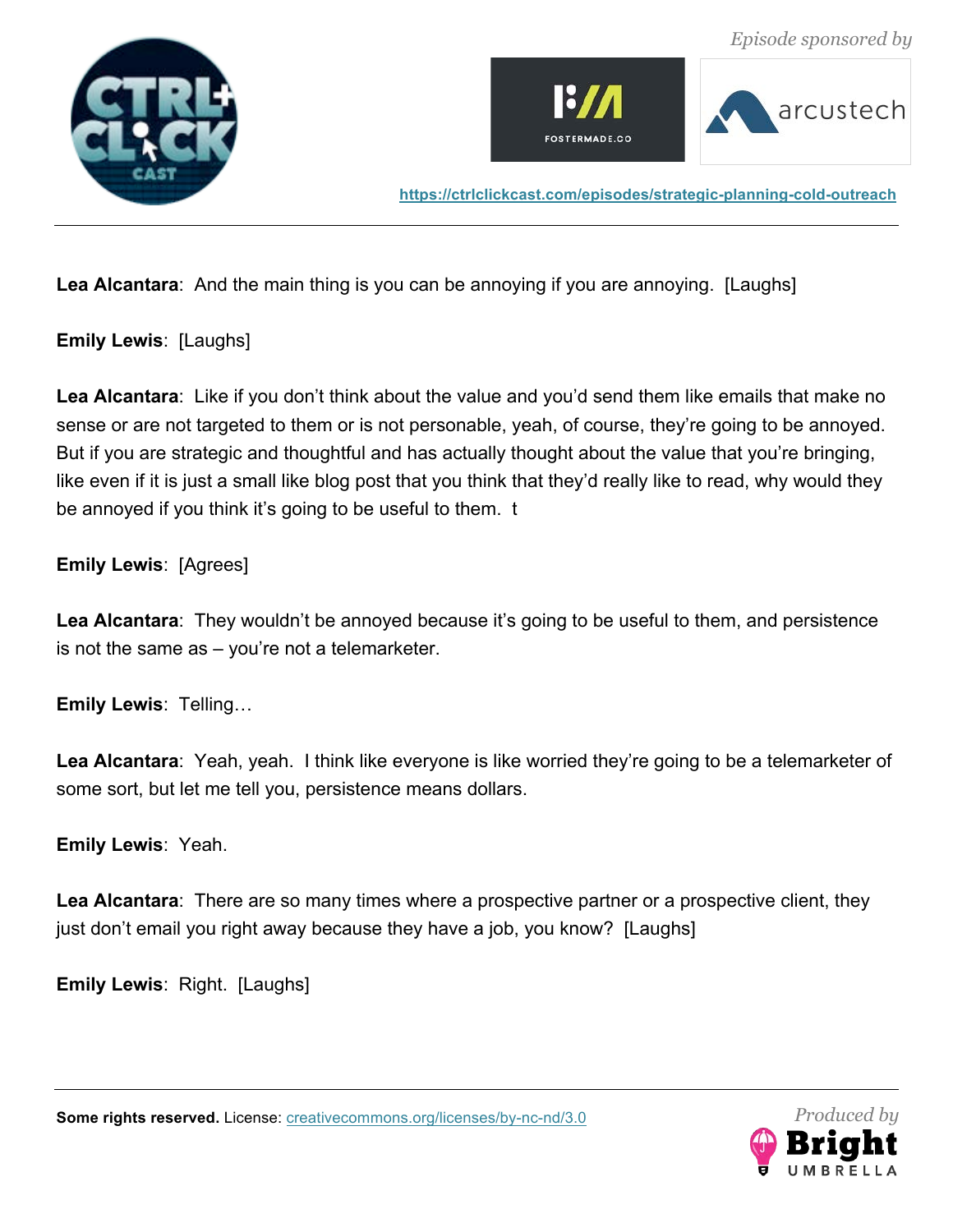





**Lea Alcantara**: They have a job like you have a job. Things get busy. They get a ton of emails, too, and sometimes they don't get back to me for a month.

## **Emily Lewis**: [Agrees]

Lea Alcantara: And that's okay, and nobody is upset about it really, like after you're like, "Hey, remember I sent you this email?" Sometimes it just takes two seconds, I mean, don't be accusatory in that email, but just be like, "Hey, I just want to check in if you've got this or if it went to spam or whatever," and half the time, that small follow up leads to a phone call, leads to a job.

**Jake Jorgovan**: Again, I literally wrote a blog post on this one this past week where I say that like the most valuable actions that I do is like the 30 minutes each week, that I follow up with people.

**Lea Alcantara**: Yeah,

**Emily Lewis**: [Agrees]

**Jake Jorgovan**: Because it's like you've put that in there and I'm just like, "Oh," and literally I might send emails, "Hey, check in on this," and suddenly like, "Oh, yeah, sure," and then like, "Yes," and bye, and I was like, "Oh, that was easy." [Laughs]

**Lea Alcantara**: Exactly. [Laughs]

**Jake Jorgovan**: So it's like that, but it takes that follow up and I even did my follow ups this morning and everything, and yeah, I mean sometimes it's reaching out to a person or persons for the fourth time after not responsive and then I'm hitting them with a LinkedIn message, too, and a lot of times I'll be like, "Hey, I'm not sure if you've got my email," but it works and it converts people over and rather I have a rule that I don't take no responses a no.

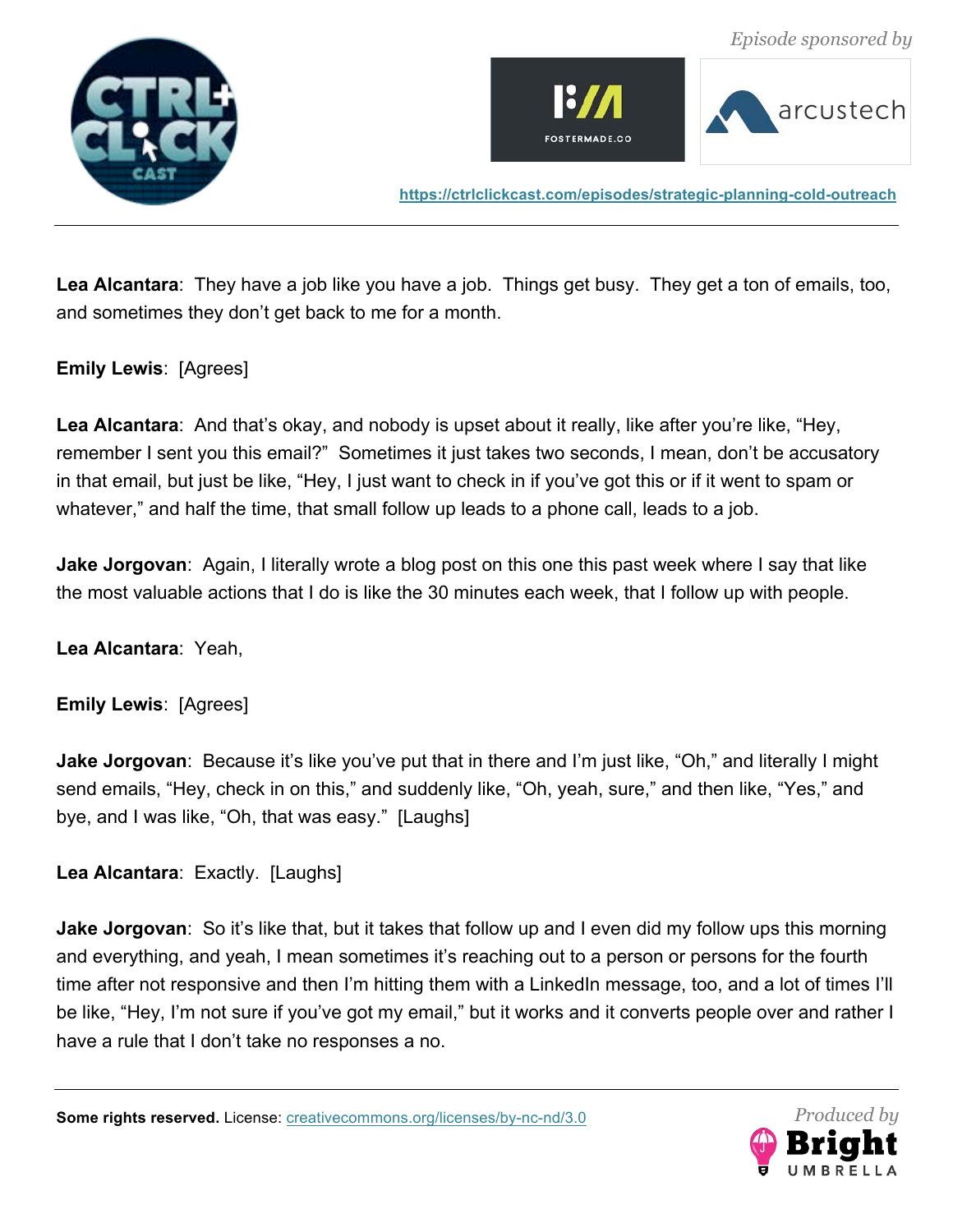







**Lea Alcantara**: Yes.

**Emily Lewis**: [Agrees]

**Jake Jorgovan**: So unless someone gives me an actual no, I'm just going to keep following up weekly or every other week in terms of just saying in front of them and yeah, basically if they don't tell me flat out no, then I will typically keep going, and sometimes if they say no and I still think that they need what I am offering, I will actually sometimes fight that a little bit if I really think that they are a good prospect and they would benefit from it.

**Emily Lewis**: [Agrees]

**Jake Jorgovan**: And that's just the mentality of like if I really think I can help this person and I think that I'm like the best choice here, then like you'll kind of push back beyond that no a little bit.

**Emily Lewis**: I think it's really about – once again we've come to this theme all the time as designers and developers by trade who became business owners who are trying to run businesses. It can really feel extremely uncomfortable to do that, you know?

**Lea Alcantara**: [Agrees]

**Emily Lewis**: Like Lea was saying, she's under describing [laughs] what this kind of stuff we worry about.

**Lea Alcantara**: [Laughs]

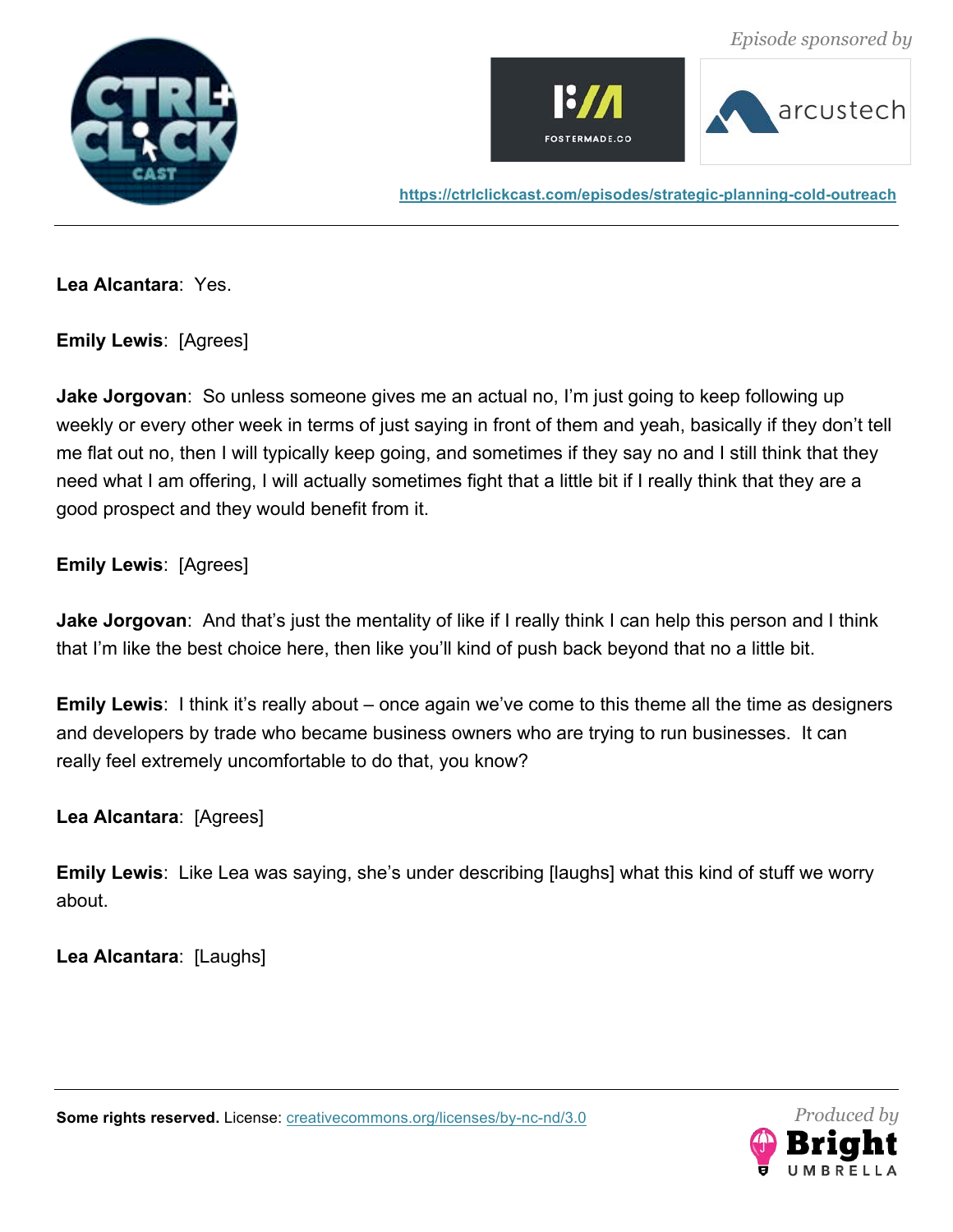





**Emily Lewis**: It's where we say, "Should we follow up? Is it okay to follow up?" We almost need each other to say, "Yes, do it." But this is how we're going to grow this business. This is how we are going to forge those relationships. It's not going to work any other way.

**Lea Alcantara**: Right.

**Emily Lewis**: And you can translate that mentality if you're not a fan of email, you're not a fan of calling, then apply it to in-person in forging those relationships, staying up on those, but either way, you have to put yourself out there with intention and persistence. I'll get off my soap box now. [Laughs]

**Lea Alcantara**: [Laughs]

**Jake Jorgovan**: [Laughs]

**Lea Alcantara**: But it really is a mind shift to get to this.

**Emily Lewis**: [Agrees]

**Lea Alcantara**: So like we're saying all these things, but it's definitely easier said than done to reach out, especially like if there has been radio silence. I think the most important thing Jake has said at this episode thus far is silence isn't a no.

#### **Emily Lewis**: [Agrees]

**Lea Alcantara**: Silence is not a no. There are several reasons why people don't respond right away. For example, like it could be as simple and as stupid as your email going to spam. It really can be that simple, and if you don't follow up, then you'll never know whether that that was the case and they

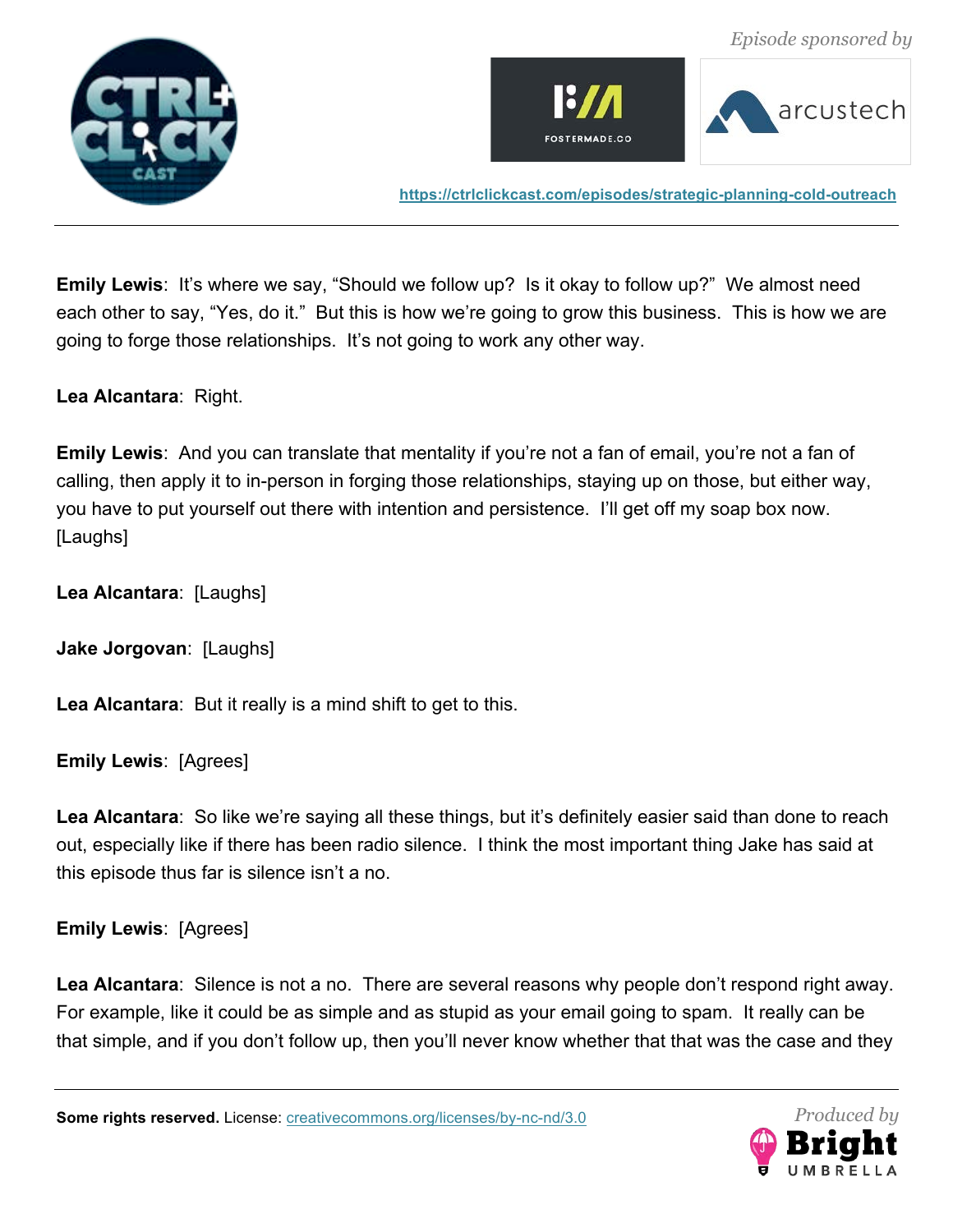





would have responded to you right away if you hadn't followed up, and again, if you have built a relationship with these people, why would they be upset for you reaching out?

**Jake Jorgovan**: I'll jump in real quick with that story I've been sharing with you guys right before the call here, but I literally had someone who I knew was a great prospect. I was following up with them, they were not responding. I called them, I found out my emails were going to their spam and they signed like a \$5,000 deal right there on the phone.

**Lea Alcantara**: Yeah.

**Jake Jorgovan**: And I was just like, "Oh, well, I really need to call these people after a while." [Laughs]

**Lea Alcantara**: [Laughs]

**Emily Lewis**: [Laughs]

**Jake Jorgovan**: You know, like it is just one of those things, but I have had that happen multiple times. We were talking about the spam issue before, but it can happen to anyone where you literally if they've got a firewall or they've got something set up on their side, your emails might just not be getting through and that's why I always do the LinkedIn outreach or I've even done Twitter or just whatever I could do to get in touch with someone, call them on the phone afterwards as well, and if they're not responding with those first three emails, try other means because you'll actually never know on that.

**Emily Lewis**: Yeah, excellent point. I want to make sure we do have an opportunity to talk about cold outreach, and I actually think it kind of goes in hand a bit with strategic partnerships if you're reaching out to partners you've never reached out to before where there is no established

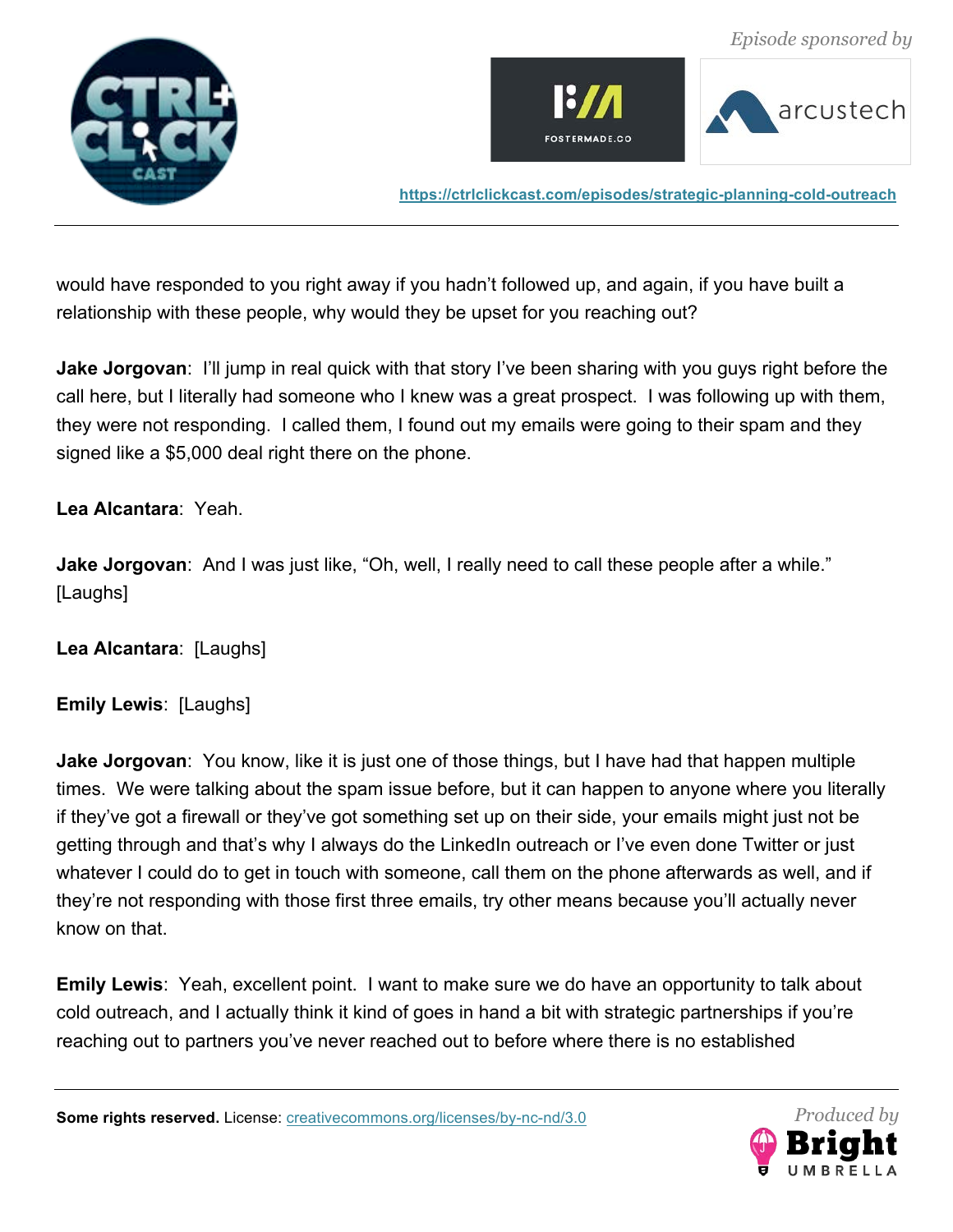





relationships. So is that how you would define cold outreach, reaching out, there's no existing relationship?

**Jake Jorgovan**: Yeah, that's how I would say would be cold outreach, and then warm would be if maybe you've got some sort of connection or some kind of past engagement or mutual contact or something there, but yeah, I would say cold would basically be you found these people online. You'd think they look like a good prospect and you're going to reach out and try to directly kind of start a relationship or any sort of business right out of that.

**Emily Lewis**: Why would an agency consider a cold outreach as a strategy? What is the benefit of it?

**Jake Jorgovan**: So the things where most agencies sit is that they get all their work from referrals and word of mouth, which is good and that means you have a great business, you're doing good things, but often after a while you realize that's out of your control and extent.

# **Lea Alcantara**: [Agrees]

**Jake Jorgovan**: And so a lot of times people then start adding content or blogging or other things to get more inbound leads, which is great, but again it's still can feel out of your control a bit as well. Those are definitely great things to do, but with outbound, it's something that you can consistently do, and if you actually get good at it, you get a good process going, you can kind of make it more predictable to where you can say, "Okay, I know if I'm going to send out five emails a day and one out of every 25 emails converts to do a phone call, out of every three phone calls I get one closed deal, then that's basically one deal a month." Like it can become more systematic so it's actually very good for I think developers who are very systematic with stuff. [Laughs]

#### *Timestamp: 00:40:01*

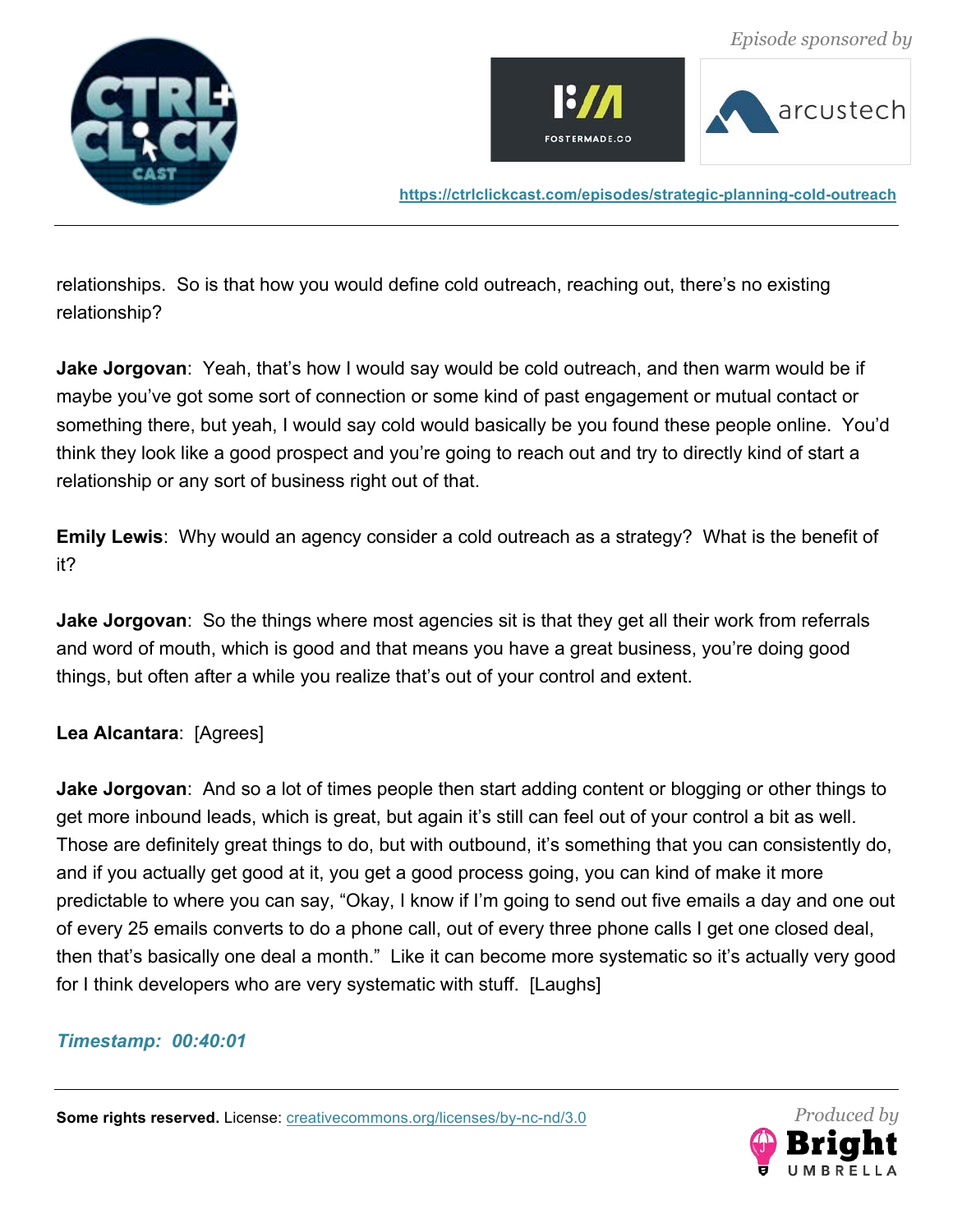







**Lea Alcantara**: [Laughs]

**Emily Lewis**: [Laughs]

**Jake Jorgovan**: And so it often can be to the exact customers you want, too. As like Ilise I know talks about, there's good work and then there's great customers and then there's bad customers, and with outreach, you can really start to say, "Okay, I want to only go after these people," and it's really targeted. You can kind of do that with content. You can kind of do that hopefully with referrals, but a lot of times those can just be really anybody that comes through. With content, you're really saying, "Hey, here are a hundred companies. I'm going to go after these hundred companies. I can get the exact criteria of who I want to work with." And so those are just kind of some of the reasons why it makes sense to start adding this to the mix. I don't recommend people only on outreach because it is a long sale cycle, but it is a great tactic to add to the mix once you're ready to get beyond word of mouth and referrals.

**Lea Alcantara**: So a lot of people are resistant about trying cold outreach and I think maybe because there's a ton of common misconceptions about it. Why don't you speak a little bit to that and why there are misconceptions?

**Jake Jorgovan**: Yeah. So there are a lot of different ways that cold outreach are happening these days, and it's definitely a growing field, so literally over the past few years, there has been an explosion of software tools on the market that make it easy for anyone to mail merge and send messages out to thousands of prospects each week.

**Lea Alcantara**: Right.

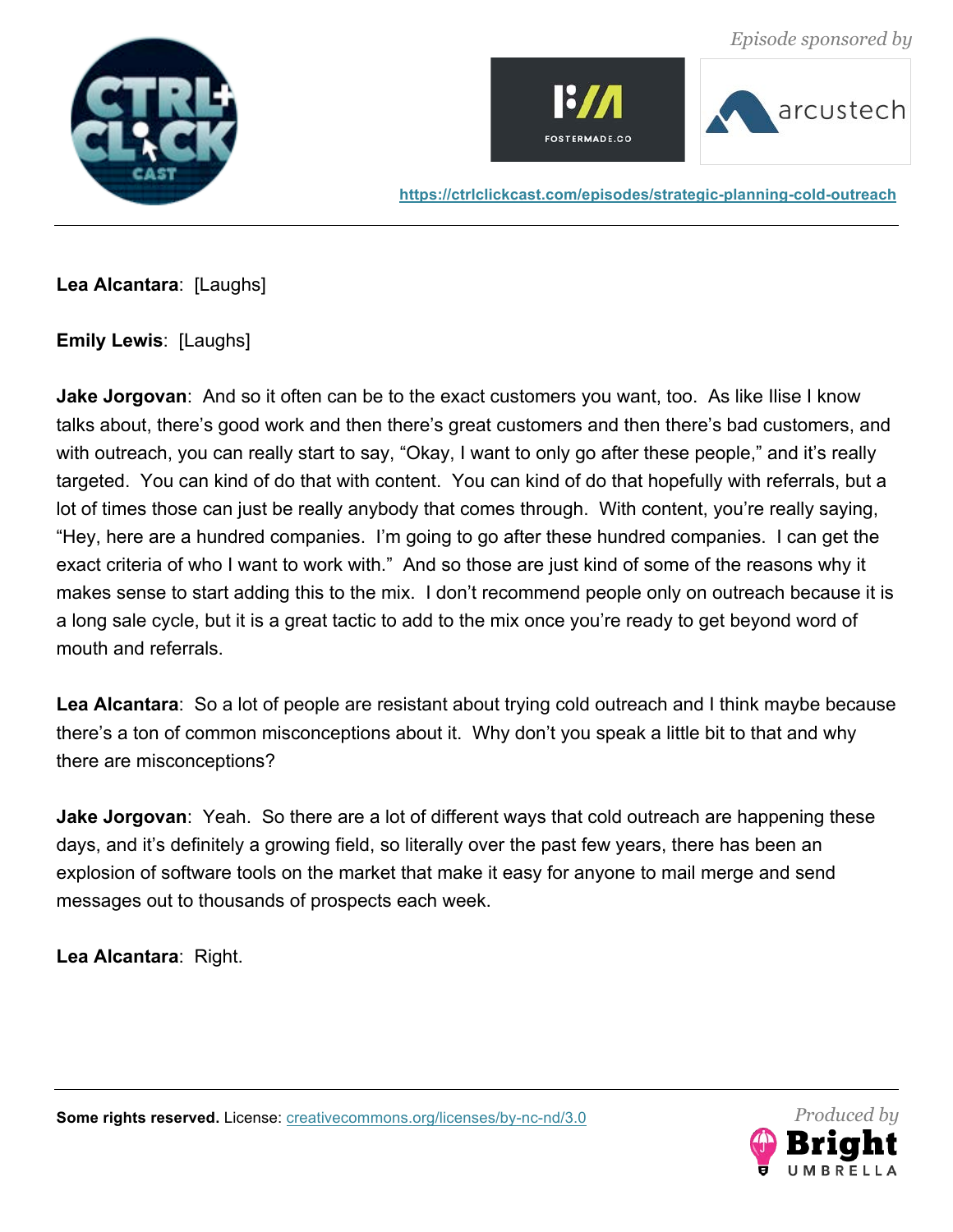





**Jake Jorgovan**: So that is happening more and more, and so that's like one way of doing this stuff, but honestly, I've seen some development shops have success with that, but I see a lot of them fail as well.

## **Lea Alcantara**: [Agrees]

**Jake Jorgovan**: The ones that succeed tend to have very hyper-niched focus on a specific area, but there are some, but I typically see a lot of people fail at that as well, and I've ran some of those campaigns for development shops and they don't always tend to work that well.

#### **Emily Lewis**: [Agrees]

**Jake Jorgovan**: So that's like one method is like the mass outreach. You also have still cold email, but really highly personalized cold email where literally everyone is handwritten. You're literally kind of researching someone, you're writing them a message saying why it's worthwhile for them to meet with you and have a conversation. Those can also again be effective as well. It takes a lot more time and everything, but again, even if you do five of those a day, it could definitely book a good number of meetings from those, and then you've also got other outreach like the LinkedIn outreach aspect of it where you're kind of just connecting with people and starting conversations casually or even doing outreach, like I honestly look at podcast interviewing as a form of outreach where I really think you have the ability. With a podcast, you have the platform and you're basically creating value for the other persons that you can use interviewing as a form of outreach to start a relationship with someone.

**Emily Lewis**: Absolutely, I think we are a good example of that because we met you at the workshop, but then you asked us to be on your podcast, and then we want to do it on our podcast. [Laughs]

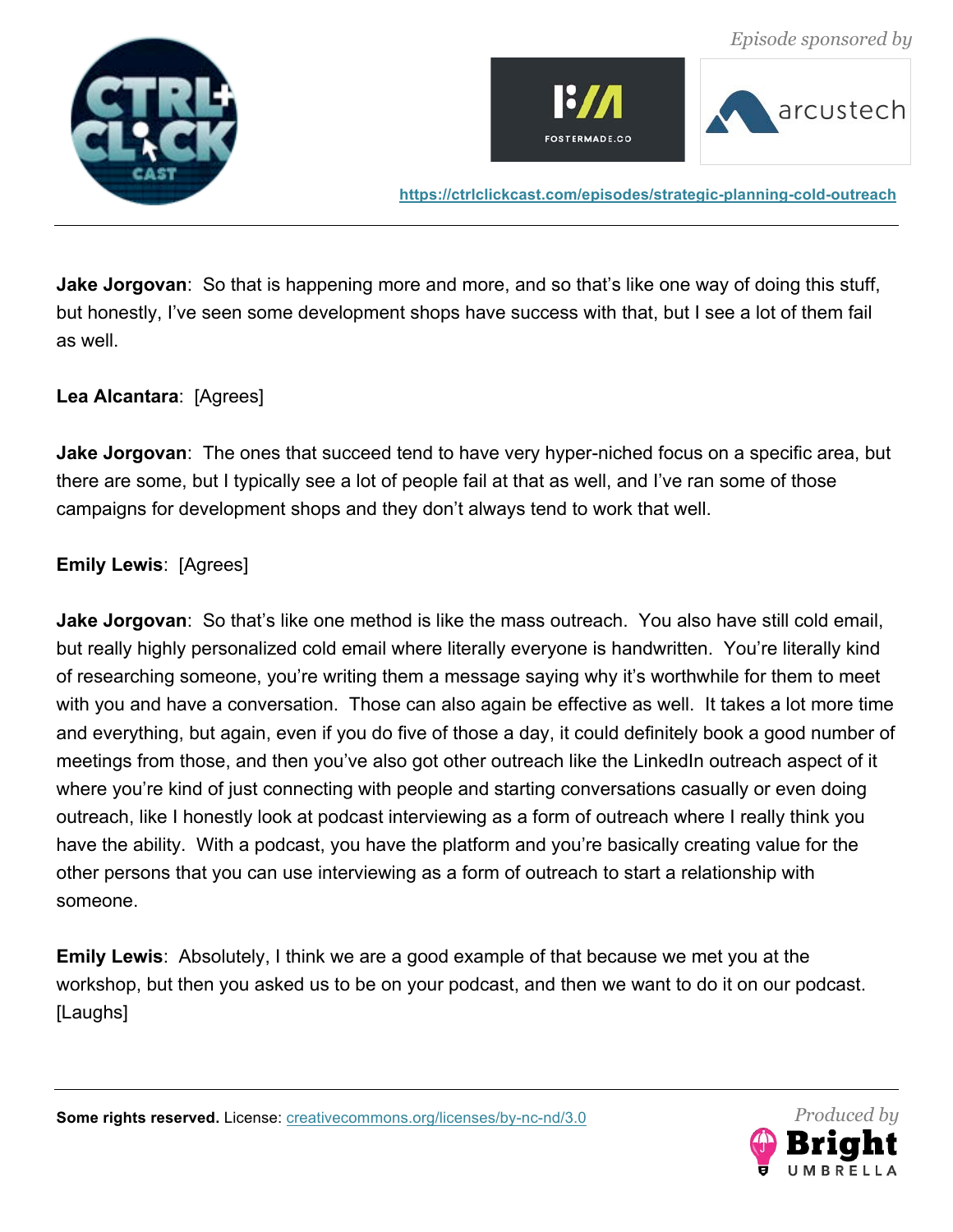





**Lea Alcantara**: [Laughs]

**Emily Lewis**: And I also feel like it's the kind of relationship where if we had clients who had needs, we'd feel super confident sending them your way. That's a perfect example.

**Jake Jorgovan**: Yeah, and again, that's where the podcast is sort of a great relationship builder. Otherwise, we probably would have met at the conference and may or may not have continued the conversation or talk after that.

**Emily Lewis**: [Agrees]

**Jake Jorgovan**: But then we're collaborating on this and who knows where this relationship could go in the future.

**Emily Lewis**: You know I think another thing that's worth mentioning about cold outreach, and I don't know if this is a misconception [laughs] because it was my reality for cold calling. So one of the things, Lea and I tried last year and part of this year was "outreach" campaign that included calling as well as emailing, and it was the worst thing ever. [Laughs]

**Jake Jorgovan**: [Laughs]

**Lea Alcantara**: [Laughs]

**Emily Lewis**: I mean, it's absolutely the worst thing ever. It got to the point where when I had a day that I had to make phone calls I dreaded it, just deep in the pit of my stomach. You have people who are annoyed that you've called them. They don't know who you are. They view you as a telemarketer. You have dozens upon dozens of just leaving messages and hoping they're being

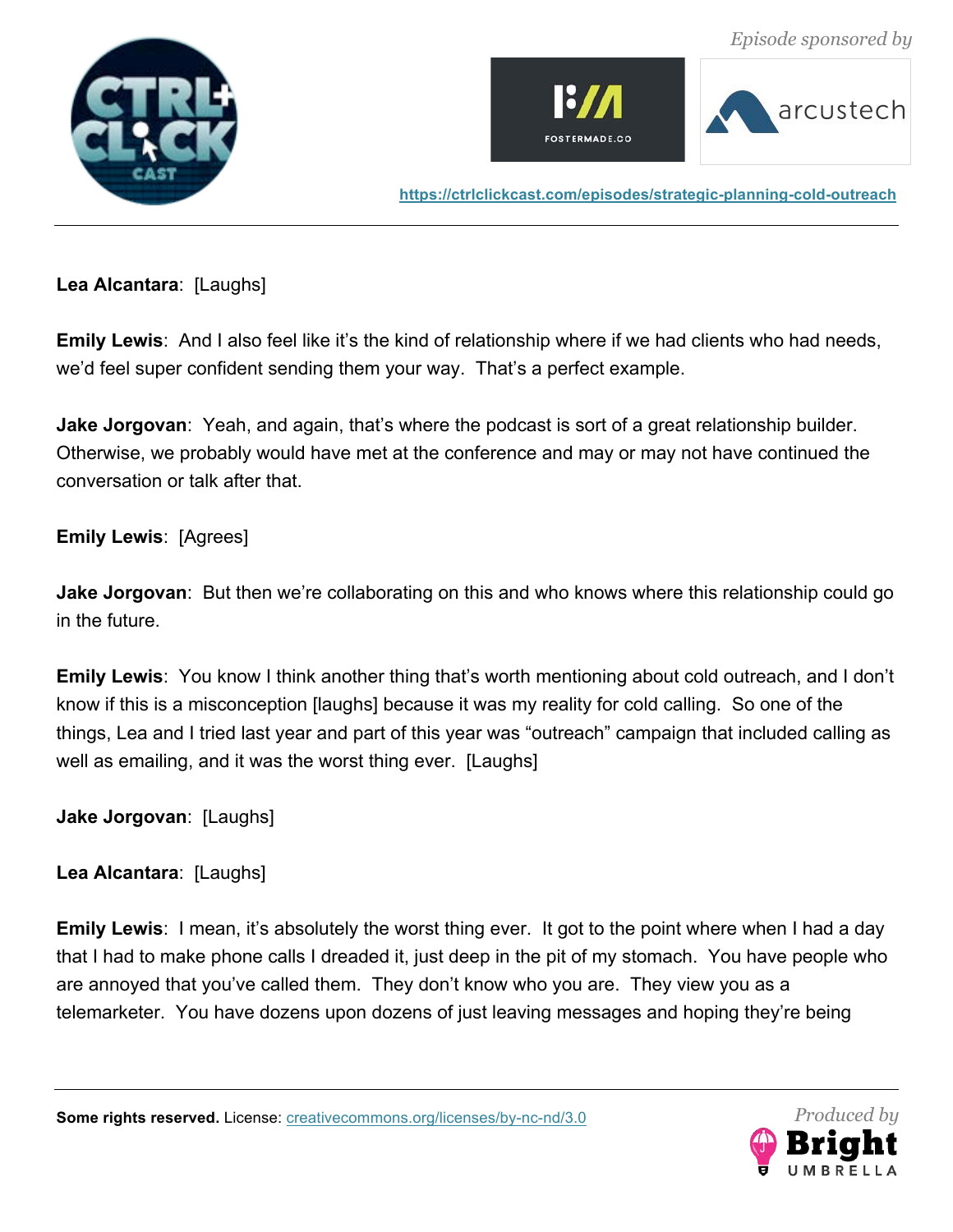





heard and never hearing back, and it just feels really demoralizing with the cold aspect where you're putting something out there and there's like nothing back.

**Jake Jorgovan**: Yeah, cold calling I think there are fields that it still works in, but probably selling software development services or design services is probably not one where it will work too well. Occasionally, it can still work well for some product companies or software companies, but for selling customized development services, it can definitely be challenging. I did one interview with a guy on my podcast who is obsessed with cold calling, [laughs] and he has built a system around it, but I think it takes a certain person to weather that. He knows that it takes some 125 calls to close a deal.

## **Emily Lewis**: Uh.

**Jake Jorgovan**: That's like…

**Lea Alcantara**: 125? [Laughs]

**Jake Jorgovan**: I know, but then he calculates it down and he's like, "So every time I pick up the phone, I'm making \$4 because I know that is going to like every single call that's worth \$4 and you run all those and like that based off, it's like deal side." But again, like for to send down who hates that trajectory is probably a terrible idea versus finding another tech to get it to work, like it's just one tactic, and just a thing that I think a lot of people don't just think what's marketing and stuff like this because it's one of many tactics or routes you can go to get toward your objective so you don't have to cold call to build a successful business.

**Lea Alcantara**: I do think part of the reason why our cold calling wasn't as successful as well was that it wasn't as targeted. I mean, we tried to. We tried to narrow it down, but I feel like the list of the people that we were looking at and contacting, I feel like they really weren't the right fit.

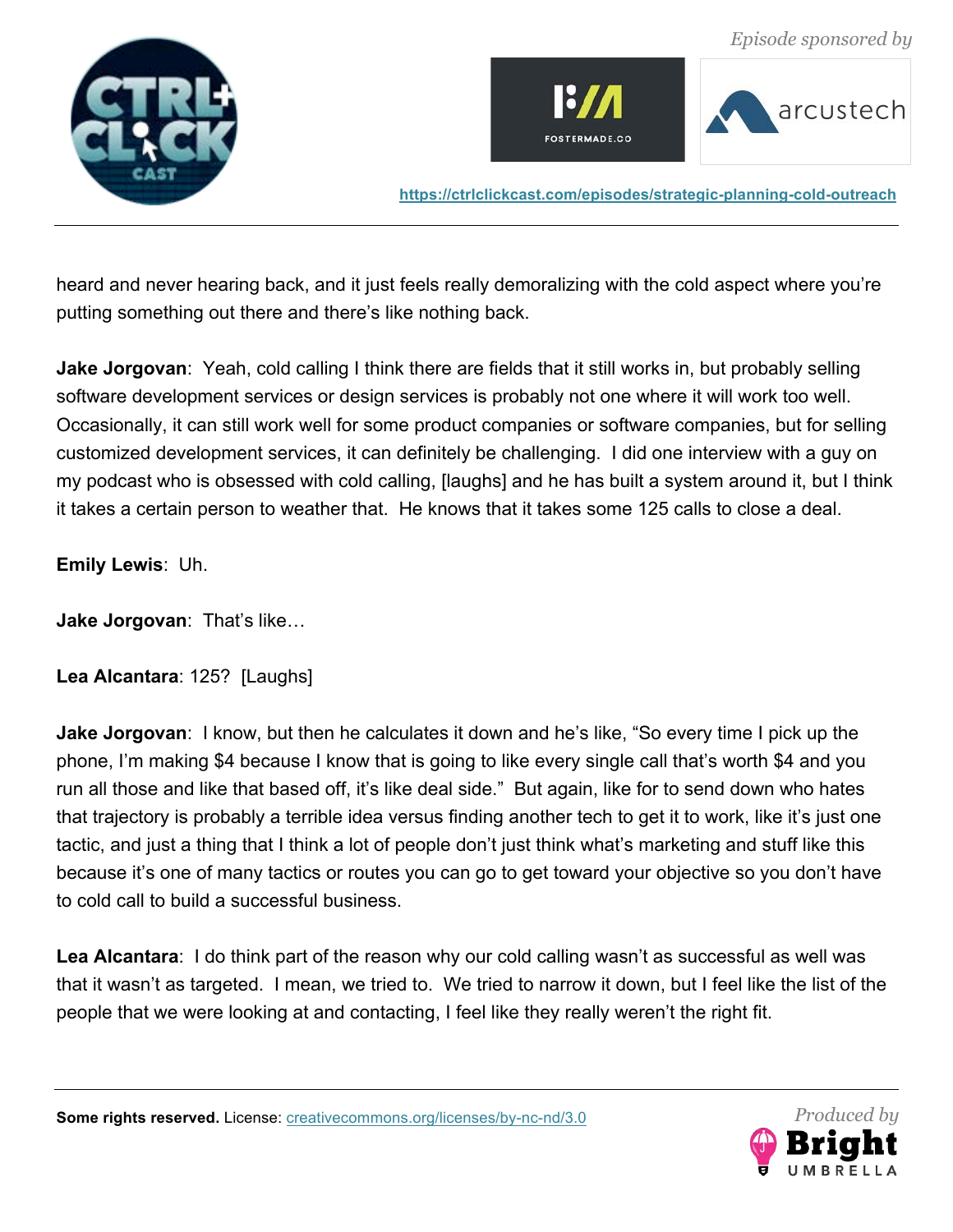





**Emily Lewis**: [Agrees]

**Lea Alcantara**: Because when we did some cold emails to people that were very much the right fit, for example, we went to HOW Design Live, but there were a few people that we wanted to talk to and we actually never met, never saw their presentation, never all this stuff, but we saw from their bio, from all these different things that like, "Hey, I think there's something that might be aligned with us," and when we sent them cold email, they don't know us from Adam, but it was a strategic email.

# **Emily Lewis**: If…

**Lea Alcantara**: Yes. Strategic, very clear, et cetera, again how we're aligned, immediate feedback. I remember even like commenting to Emily where we're like, because usually we schedule this in and we tend to do it around the same week so Emily and I get cc'ed over like all these things, and then we were shocked that we actually got appointments [laughs] from them that week.

**Emily Lewis**: Yeah.

**Lea Alcantara**: It was crazy. It was just like, "Well, so the difference is targeting." [Laughs]

**Emily Lewis**: Well, I think it's the specificity again.

**Lea Alcantara**: Yes, yeah.

**Emily Lewis**: I think we learned some stuff with the success of the strategic partner outreach.

**Lea Alcantara**: [Agrees]

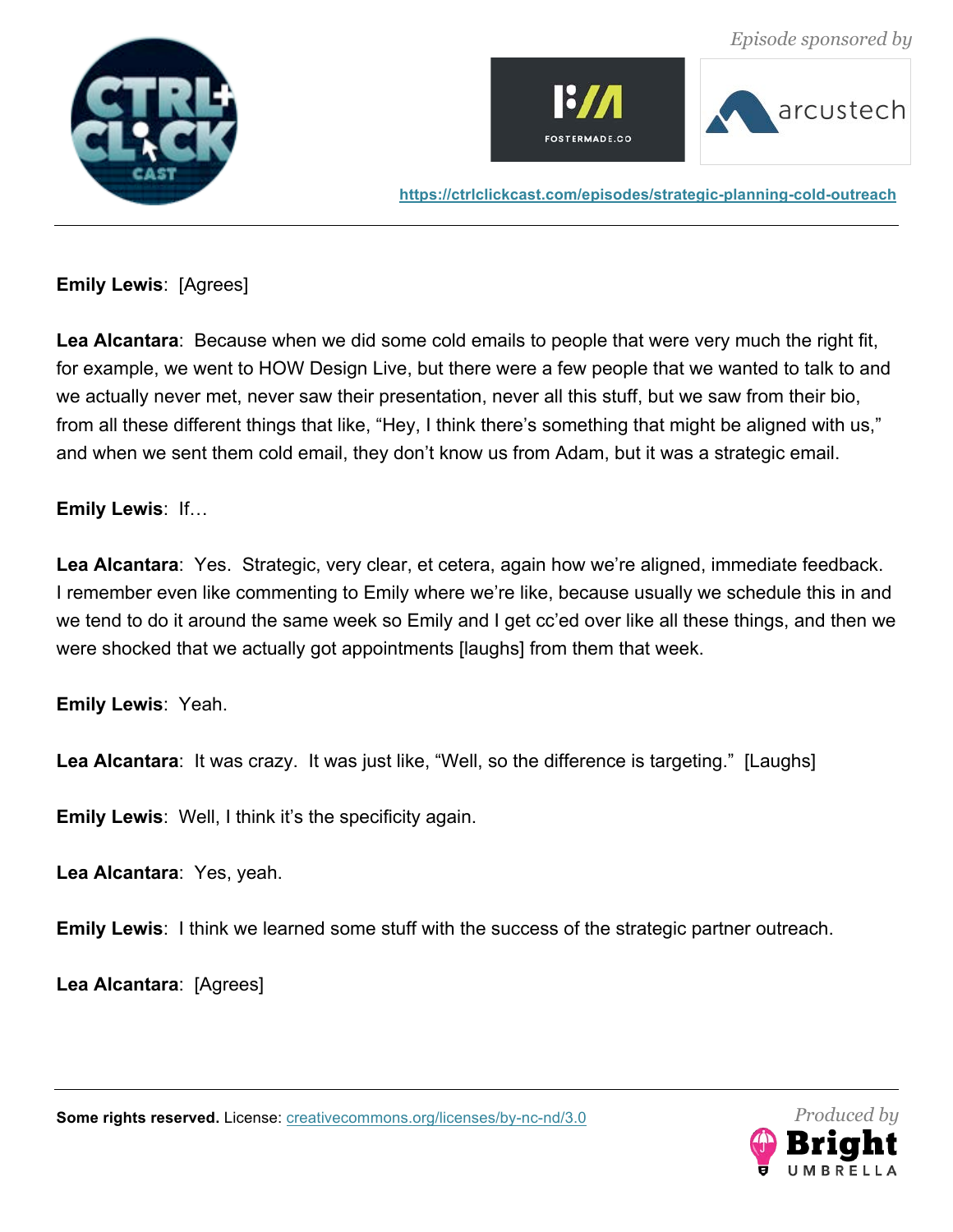





**Emily Lewis**: And with specifically coming off of HOW with all of the good information we got from Jake and Ilise and everybody at that workshop, we then started trying to be more strategic with that cold emailing, more personalized. [Laughs]

**Lea Alcantara**: Yeah, yeah, right.

**Emily Lewis**: I think our cold outreach was too much trying to sell and not enough about trying to form a relationship.

**Lea Alcantara**: Yeah, yes.

**Emily Lewis**: I think that's what's wrong, maybe.

**Lea Alcantara**: Yeah, I do think that changing angle and that tactic really makes a difference, and here's the other thing too, and it's something that I think some designers and developers also need to get over to is don't be intimated over the contact their credentials as well because they're also running their own thing and as long as you bring value to them, they'll respond to you. So we've spoken to people who've done major things for major companies and they gave us the time of day.

**Emily Lewis**: [Agrees]

**Lea Alcantara**: So don't feel intimated as long as you think through what value you can bring and don't look at it as a sales pitch.

**Emily Lewis**: [Agrees]

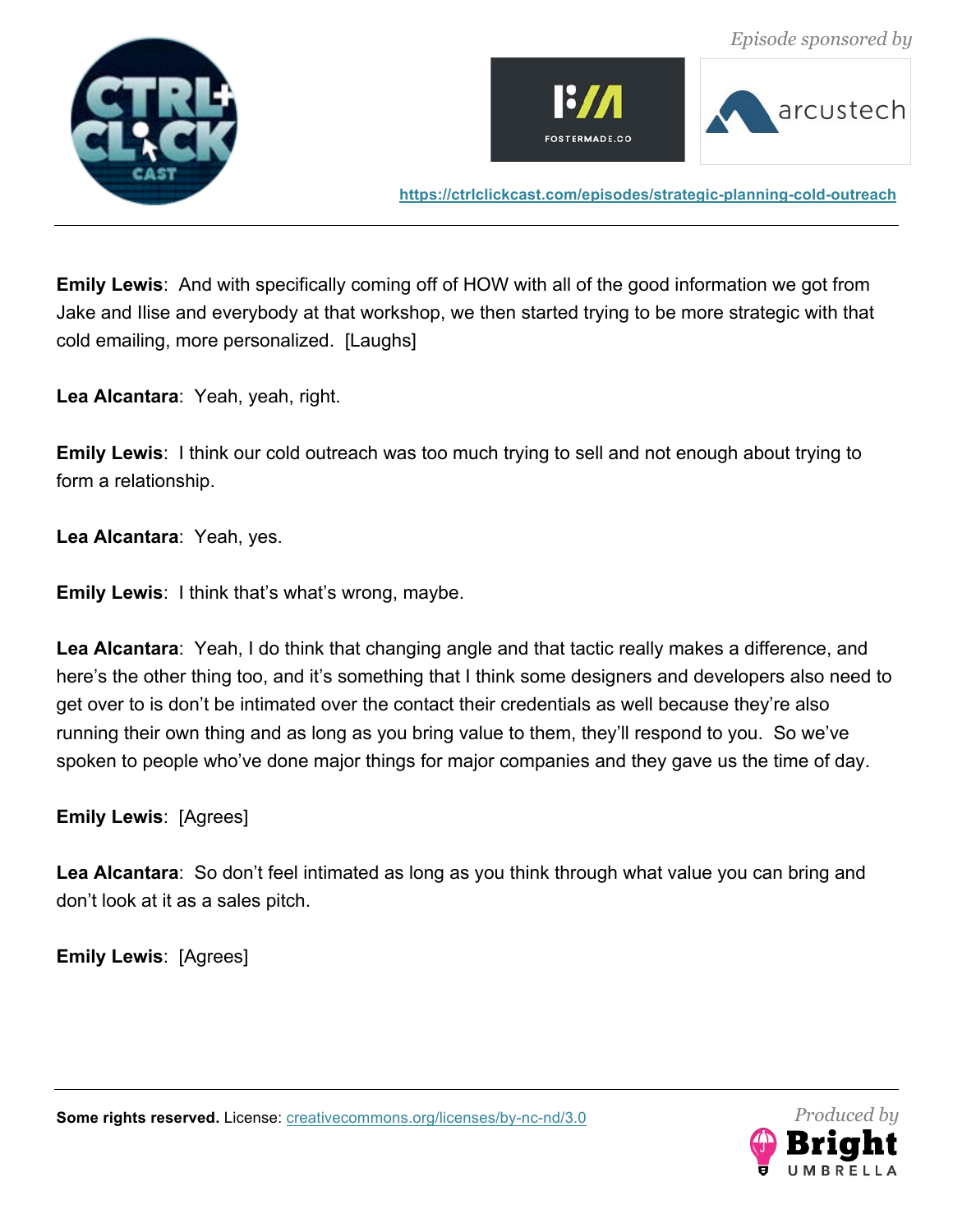





**Jake Jorgovan**: Yeah, one thing I want to kind of add on there is that one of the biggest mistakes I see people make with any form of cold outreach or a lot of times really any sort of email or just digital communication with customers that they try to make the sale in the email.

**Lea Alcantara**: [Agrees]

**Emily Lewis**: [Agrees]

**Jake Jorgovan**: And I always try to tell people like, "No, that the goal is a phone call." Like that's you're trying to get to a phone call, start a relationship, and then once you have that, then you make the sale, and I see a lot of people, whether that's an inbound lead or they're doing outbound cold emailing or even when they respond to someone who's like in the cold email and says like, "Oh, hey, can you tell me a bit more about yourself," and they go into a full sales pitch.

**Lea Alcantara**: Yeah.

**Emily Lewis**: Yeah.

**Jake Jorgovan**: You just want to pique interest and get to the call, like that's the goal, that is step one.

**Emily Lewis:** It's such a good point, and Lea and I still struggle with this today. I think what we found helpful, and this certainly takes time and why we can really only fit outreach in like once a quarter, but we work together to draft those message.

**Lea Alcantara**: [Agrees]



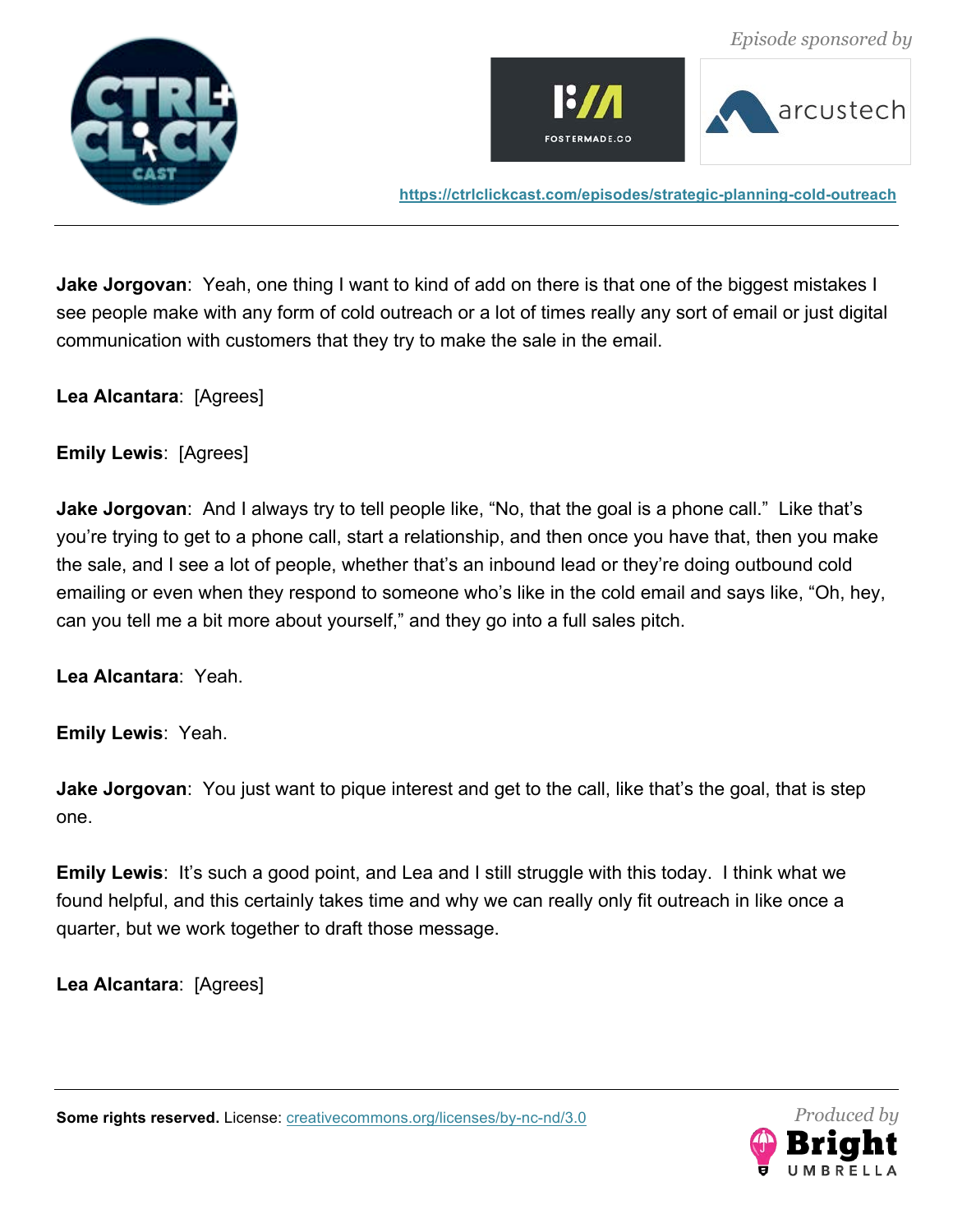





 *Episode sponsored by*

**https://ctrlclickcast.com/episodes/strategic-planning-cold-outreach**

**Emily Lewis**: We hold each other accountable to literally have a list of, "Are you talking to the person's need? Are you being generous?" It's like so we have to read our content and make sure we're hitting those points, so it takes a little bit more time to draft those emails, even for a cold outreach.

**Lea Alcantara**: Yeah.

**Emily Lewis**: But once we've gotten to the point of an email that's very focused and really working, it then becomes like a template. So it took some upfront work to really hold each other accountable to our messaging, but then it does becomes something that we can sort of – I don't want to say crank out because we don't ever crank this stuff out. We do try to personalize it, but essentially generate them more quickly.

#### *Timestamp: 00:50:07*

**Lea Alcantara**: Yeah. There is so much temptation, and I know that Emily definitely pushes back on this where, because I do most of the sales emails, I want to already put the price. I already want to lay it.

**Emily Lewis**: [Laughs]

**Lea Alcantara**: I already want to put the description of the services and Emily will always be like, "That that out." [Laughs]

**Emily Lewis**: [Laughs]

**Lea Alcantara**: "Just mention in one sentence what we could possibly do for them to benefit them, and if they want to talk more about it, here's the scheduling link to get them on a call."

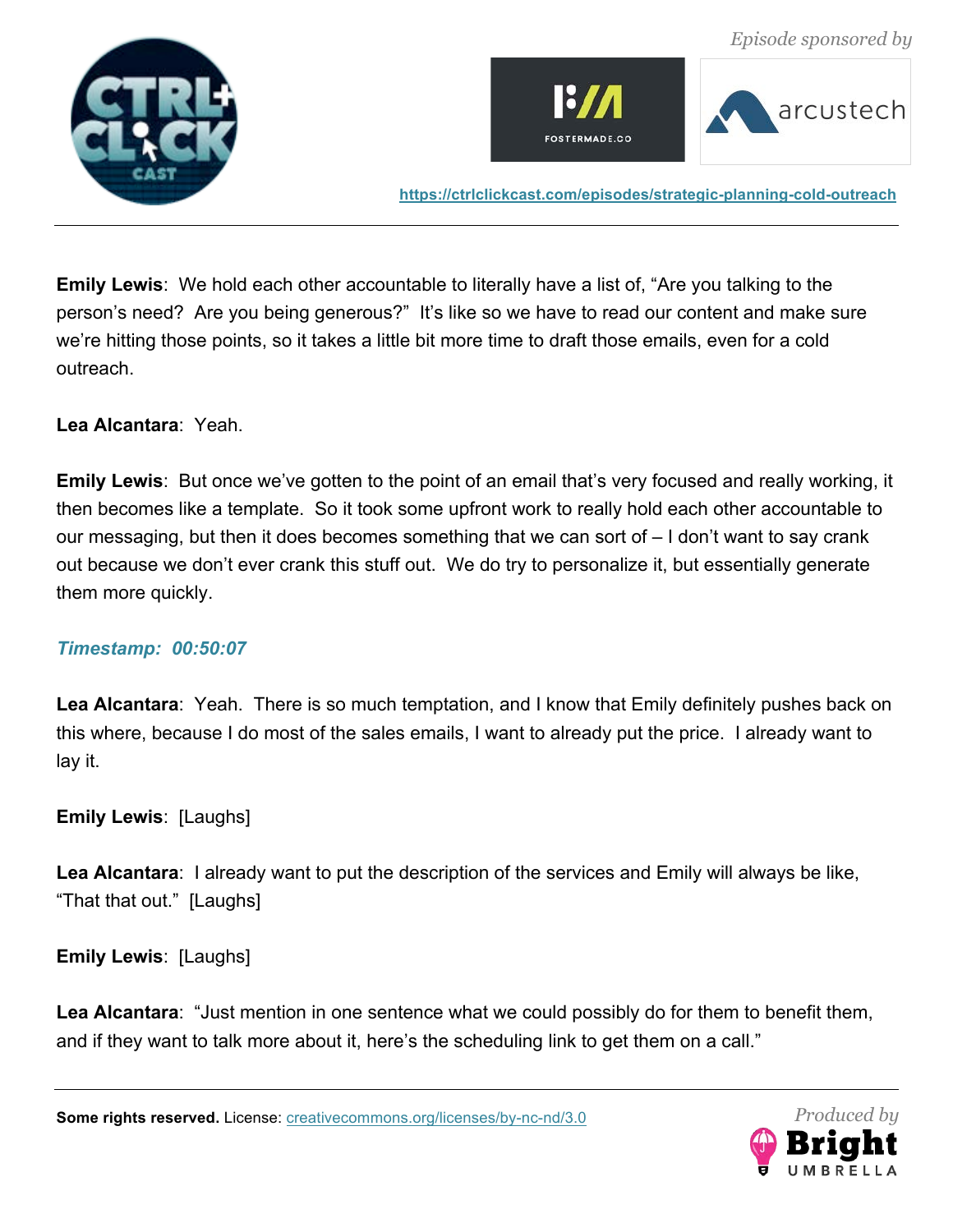





**Emily Lewis**: [Agrees]

**Lea Alcantara**: Because then at that point, we can get tone of voice, interest, et cetera and so forth.

**Emily Lewis**: Well, even see if we like them, too.

Lea Alcantara: Yeah, exactly. That's so important, too, to really, really drive down. Make sure you want to work with these people, too. [Laughs]

**Emily Lewis**: Yeah. So Jake, before we wrap up, do you have any suggestions for good measurements or metrics to know if your cold outreach or even your strategic partnerships are being successful? Like it took us a way too long I think of hating cold calling before we dropped it.

**Lea Alcantara**: [Laughs]

**Emily Lewis**: How do you know when to do that?

**Jake Jorgovan**: Yeah, so I'd say on the strategic partnership side, I set up a simple CRM on my side. I have like ideas for strategic partners, that's one column as I'm just researching fine people that I might want to set and book eventually. I have like a partnership created. This is where we've had the discussion or we've met and I know that they can be a really good referral source. I have another one, that's a column, that's like an attempted referral, so that's another state, so that means they've tried to send someone my way, which is kind of an intent like, "Hey, this is actually a really good partner. They're actually sending potential prospects."

**Emily Lewis**: [Agrees]

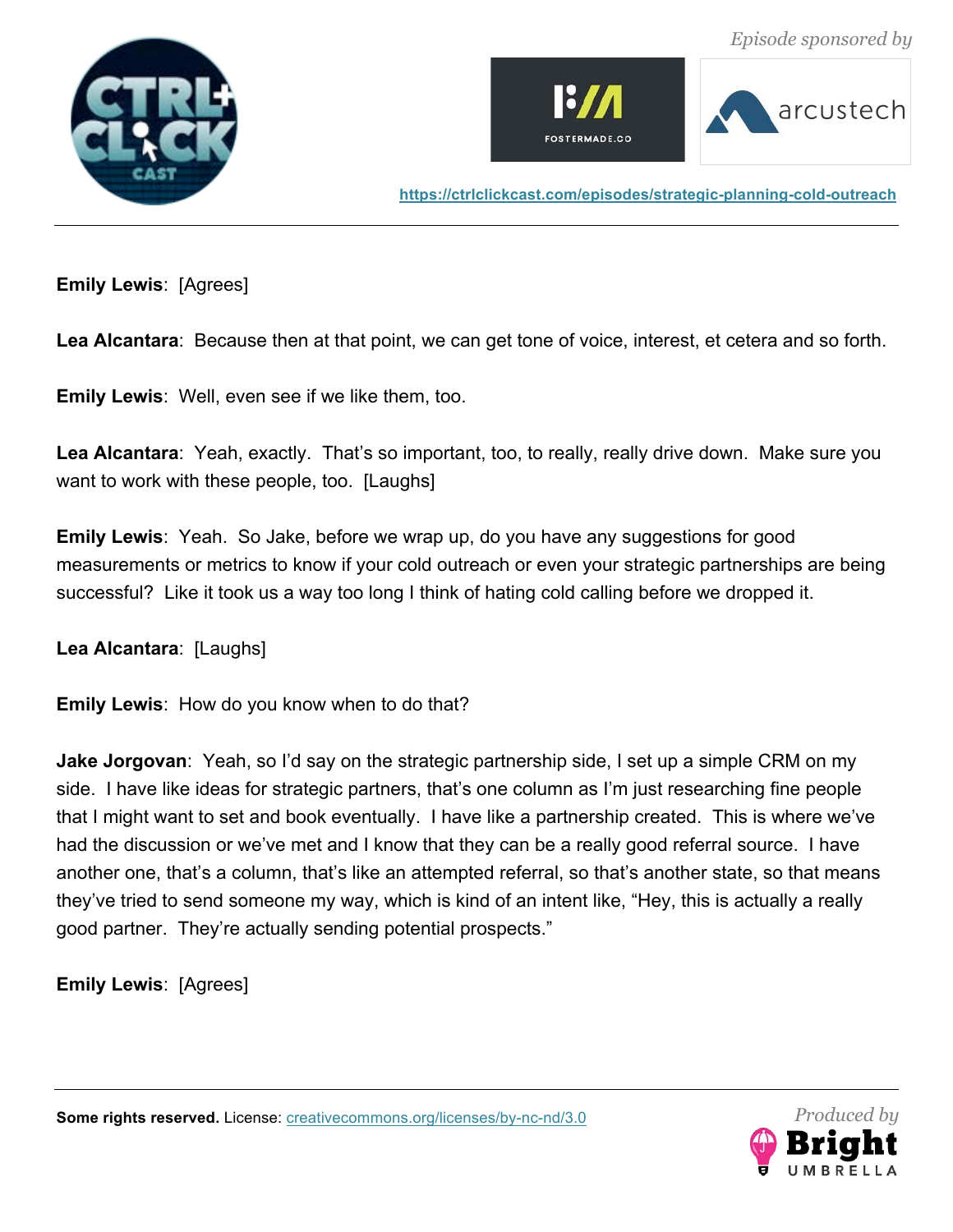





**Jake Jorgovan**: And then I have another one just saying, "Deal closed," which means they're actually a partner who has referred a customer who signed on, and so that's kind of the way that I look at it as I go out and I build up strategic partners and how I keep it organized at least from the partnership side, and then on cold outreach, I really look at it as in terms of like the biggest metric is how many calls you booked and then how many of those actually are qualified potential customers. I don't care much about open rates or stuff like that. Like you can kind of get into those, but I really just look at those bottom metrics and you can kind of optimize open rate if you're doing enough of them, but really just looking at the calls booked and the quality of relationships and deals that actually come out of that is really the metrics to measure.

**Emily Lewis**: Yeah, and just to offer the suggestion that Lea and I offered in our episode with Ilise, beyond that sort of data-specific information like Jake was mentioning to you could track in a spreadsheet or CRM, although Lea and I did the spreadsheet thing and it really becomes hell after a while so we're invested in CRM. [Laughs]

# **Lea Alcantara**: [Laughs]

**Emily Lewis**: But for the things that are less tangible, that are less data and they're more like, "Oh, I feel like this happened because of this." We have a marketing success spreadsheet and maybe we just got a nice email from somebody once or Lea was on a call and they make a nice compliment about a blog post we wrote, so it's nothing truly measurable in the sense that something has been closed or anything, but they're just general feelings of like, "Yeah, I think we're on the right path. Let's make sure to note this so we realize we're on the right path."

**Jake Jorgovan**: Actually, I like that.

**Lea Alcantara**: So Jake, do you have any final advice or resources about strategic partnerships?

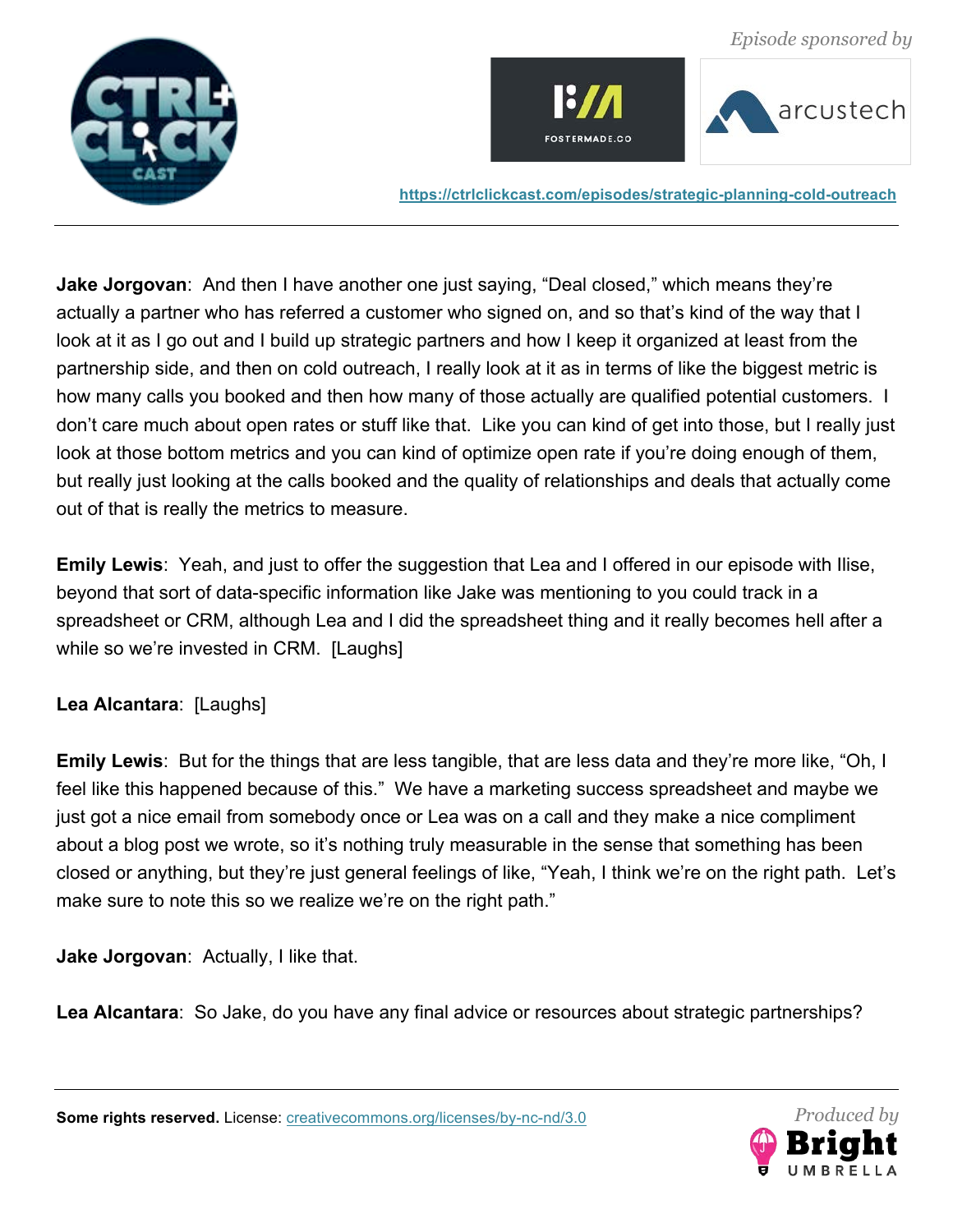





**Jake Jorgovan**: I'd say the biggest thing is just to think if there are software vendors or platforms that you could partner with, think through it or any influencers out there who are speaking to your audience of customers that you could partner with, and then third would be, are there any other businesses out there that sell complementary products or services to the same market that you have. So just trying to think through those three criteria as a framework as you're brainstorming strategic partnerships, those should hopefully help people kind of get a good direction there.

**Emily Lewis**: How about advice or resources for cold outreach?

**Jake Jorgovan**: Cold outreach, I'd say the biggest advice I have is you have to be comfortable with getting nos with that and a lot of no responses.

**Lea Alcantara**: [Laughs]

**Emily Lewis**: [Laughs]

**Jake Jorgovan**: But it's something that again you can't expect to just send ten emails and not ever follow up and you're going to get business. You have to commit to it. You have to say, "Hey, we're going to send a hundred emails at least before we give up on this, and we're going to send four to five follow ups on this and try to touch point through social media." So don't go send ten emails and then come back saying cold outreach doesn't work.

**Lea Alcantara**: Fair, fair.

**Emily Lewis**: [Laughs]

**Lea Alcantara**: So that's all the time we have for today, but before we finish up, we've got our rapid fire ten questions so our listeners can get to know you a bit better.

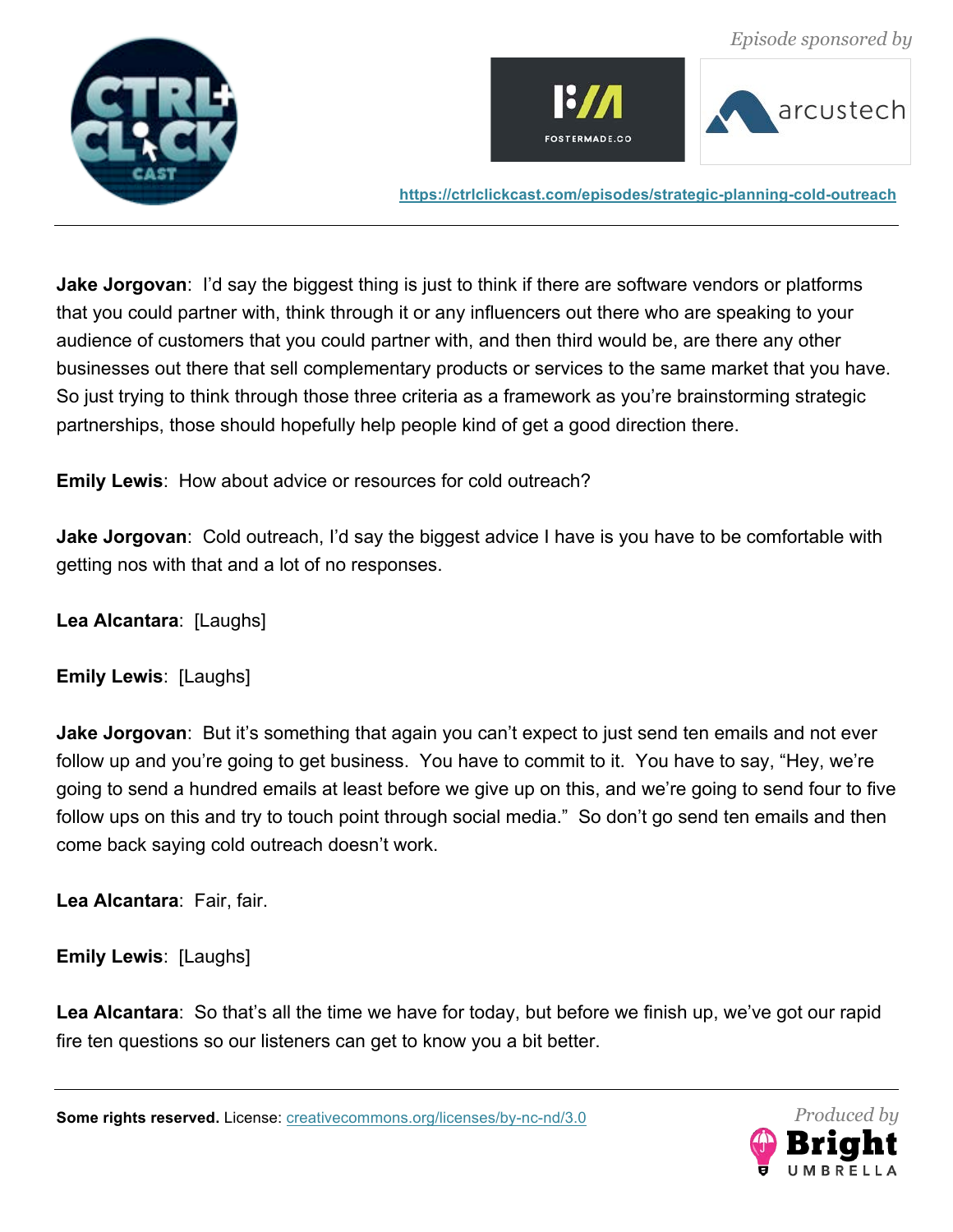





**Jake Jorgovan**: All right.

**Lea Alcantara**: Are you ready, Jake?

**Jake Jorgovan**: I'm ready.

**Lea Alcantara**: Okay, first question, introvert or extrovert?

**Jake Jorgovan**: Introvert.

**Emily Lewis**: The power is going to be out for the next week, what food from the fridge do you eat first?

**Jake Jorgovan**: Oh, I'd say pineapple just because it's on top of mind right now and I just ate a bunch of pineapples before this call. [Laughs]

**Lea Alcantara**: [Laughs]

**Emily Lewis**: [Laughs]

**Lea Alcantara**: What's your favorite website for fun?

**Jake Jorgovan**: Favorite website for fun is probably Vimeo Staff Picks.

**Emily Lewis**: [Agrees]

**Lea Alcantara**: Oh.

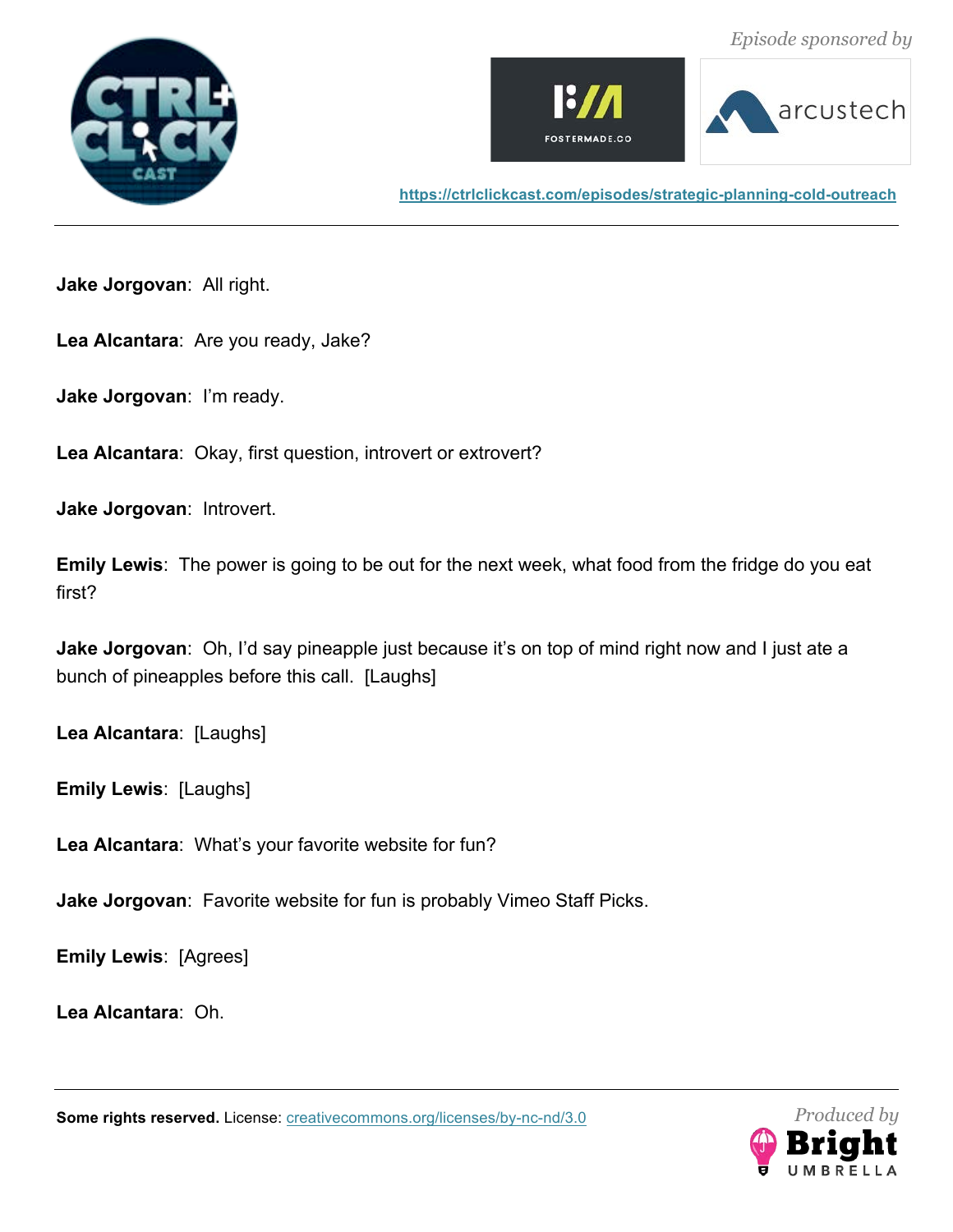





**Emily Lewis**: What's the last thing you read?

**Jake Jorgovan**: The last thing I read, I'm currently reading *Sapiens*.

**Emily Lewis**: [Agrees]

**Jake Jorgovan**: So yeah, crazy book about the history of humankind.

**Lea Alcantara**: What's the best piece of professional advice you've received?

**Jake Jorgovan**: Read *How to Win Friends and Influence People,* a game changer of a book.

**Emily Lewis**: [Laughs]

**Jake Jorgovan**: So yeah. [Laughs]

**Emily Lewis**: What's the worst piece of professional advice you've received?

**Jake Jorgovan**: Someone who says of hiring a bunch of employees is success in business.

**Lea Alcantara**: [Agrees]

**Emily Lewis**: [Laughs]

**Lea Alcantara**: What's your favorite color?

**Jake Jorgovan**: I've always like orange as a kid, but I don't really know why, so it's orange or blue, I don't know.

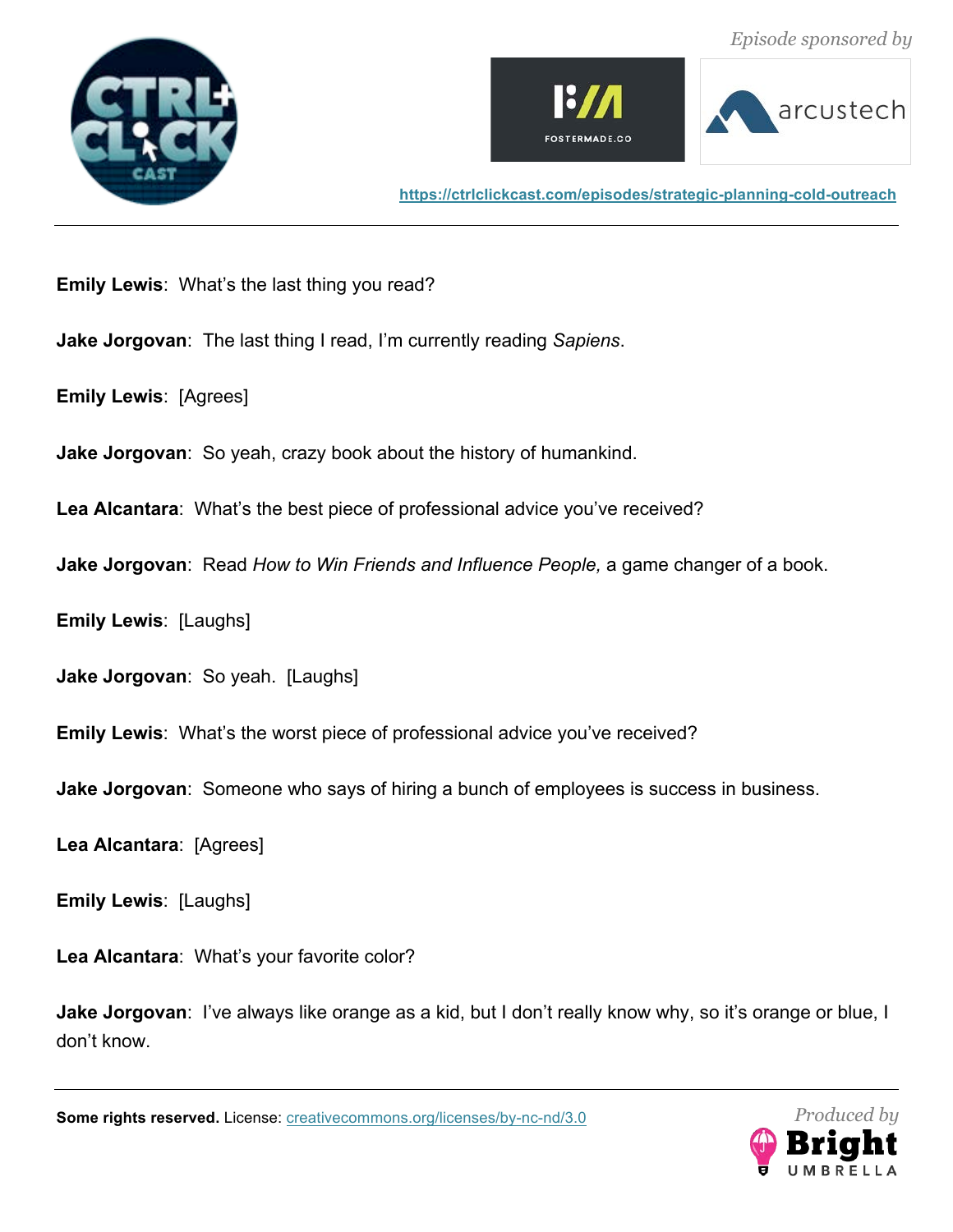





**Emily Lewis**: [Laughs] If you could take us to one restaurant in your town where would we go?

**Jake Jorgovan**: I currently live in the middle of nowhere so I don't really have any.

**Emily Lewis**: [Laughs]

**Jake Jorgovan**: But if I were back in Nashville, I'd take you guys to Calypso Café.

**Emily Lewis**: What kind of food that is?

**Jake Jorgovan**: It's Mediterranean.

**Lea Alcantara**: Oh.

**Emily Lewis**: [Agrees]

**Lea Alcantara**: What's your favorite board game?

**Jake Jorgovan**: Oh, we have quite a collection. Let me take a look, Monopoly Deal is quite a good one.

**Emily Lewis**: Oh.

**Jake Jorgovan**: Scattegories.

**Emily Lewis**: I love that game.

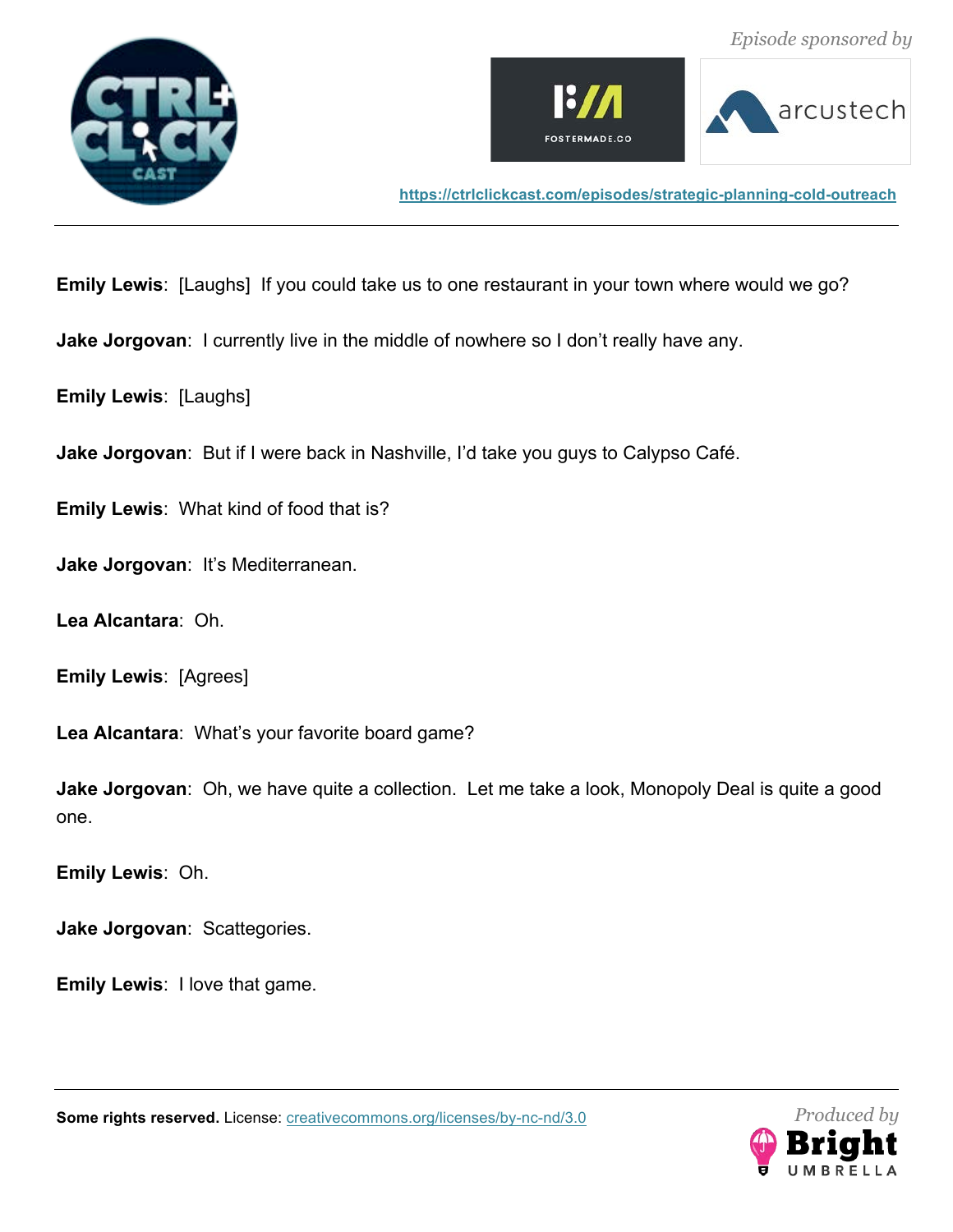





**Jake Jorgovan**: And there's Mastermind. I'm just looking – The Game, there's actually one called The Game, which is a cooperative one. That's another one. So I just glanced over my board game shelf.

**Lea Alcantara**: [Laughs]

**Emily Lewis**: All right, last question, Hulu or Netflix?

**Jake Jorgovan**: Netflix.

Lea Alcantara: Very cool. So that's all the time we have for today. Thanks for joining the show.

**Jake Jorgovan**: Thanks for having me on here.

**Emily Lewis**: In case our listeners want to follow up with you, where can they find you online?

**Jake Jorgovan**: All my blogging and content is at *jake-jorgovan.com* so that's where you can find podcast blog, all that kind of stuff, and then if you're interested in the LinkedIn lead generation service that I've recently spawned, that is at **leadcookie.com**.

[Music starts]

**Emily Lewis**: Awesome, thanks again for joining us, Jake. This has been another chock-full of practical information episode. We really appreciate it.

**Jake Jorgovan**: Well, thanks for having me on.